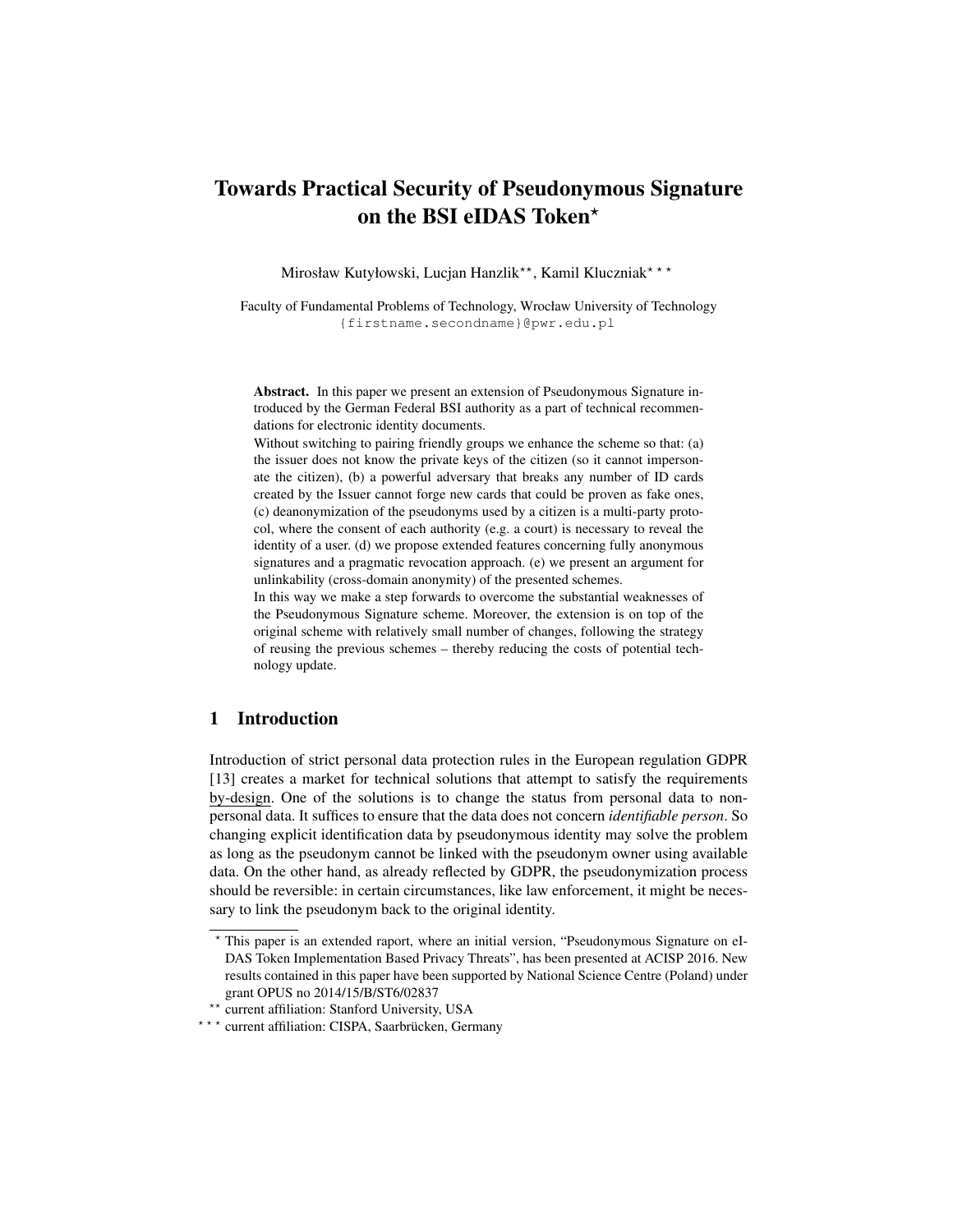#### Domains specific pseudonyms.

There might be many strategies to replace the real identity with pseudonyms. Replacing the ID with a single pseudonym is very likely to be totally ineffective: high amount of data related to a single pseudonym enables eliminating all candidates but the pseudonym owner. So the best solution would be to use the same pseudonym only when it is necessary to indicate that the same (anonymous) person is concerned. These leads to the concept of a *domain*, which is a virtual environment where all activities of a physical person should be linked together (so a single pseudonym per person should be used), while activities within domain should not be linked with activities outside the domain.

The concept of domains appeared probably for the first time in Austria together with the concept of *Bürgerkarte*. The domains have been defined as different areas of public administration. The solution has been based on symmetric cryptography and enabled the user to create a domain specific password. The main invention was to prevent using the password from one domain in another domain. Otherwise the solution is not stronger than one could achieve with symmetric cryptography.

The Austrian concept of domains have been reused by German authorities with introduction of Restricted Identification on electronic personal identity documents [7]. A single (asymmetric) key stored on an ID card enables to create exactly one cryptographic pseudonym per domain, which serves as a password authenticating the request.

### Domain specific pseudonymous signatures.

The main advantage and disadvantage of Restricted Identification is that the scheme creates a volatile proof. The advantage is that as a volatile proof it cannot be misused as it does not create an undeniable digital data. The disadvantage is that one the password created by Restricted Identification has been learned by a malicious party (e.g. via leaking from the target system), it can be used to authenticate as the legitimate user. Moreover, it cannot authenticate any digital data contributed by the user.

Domain specific pseudonymous signature is a concept that:

- a user hold exactly one signing key (or set of keys of a fixed size),
- for any given domain, the user may create its pseudonym using their signing key; the pseudonyms acts simultaneously as a public of this person,
- given domain  $D$  and digital data  $M$ , a user can create its signature for  $M$ ; the signature points to  $D$  as well as the pseudonym of the signer in domain  $D$ ,
- the verification process requires the name of domain, signer's pseudonym in this domain, the signature and the signed data. The verification result is negative if, among others, there is mismatch in the domain name or the pseudonym.

While this concept has appeared in the technical recommendation [7], it leaves some details unspecified or as options. For instance, it need to be specified what domain data is required to compute a domain specific pseudonym. In the simplest case (ID based solution) only a domain name is required. The other case is that the domain itself has a public key that has to be generated by a multiparty-protocol in cooperation with an appropriate authority. Both options (together with a technical solution) have been briefly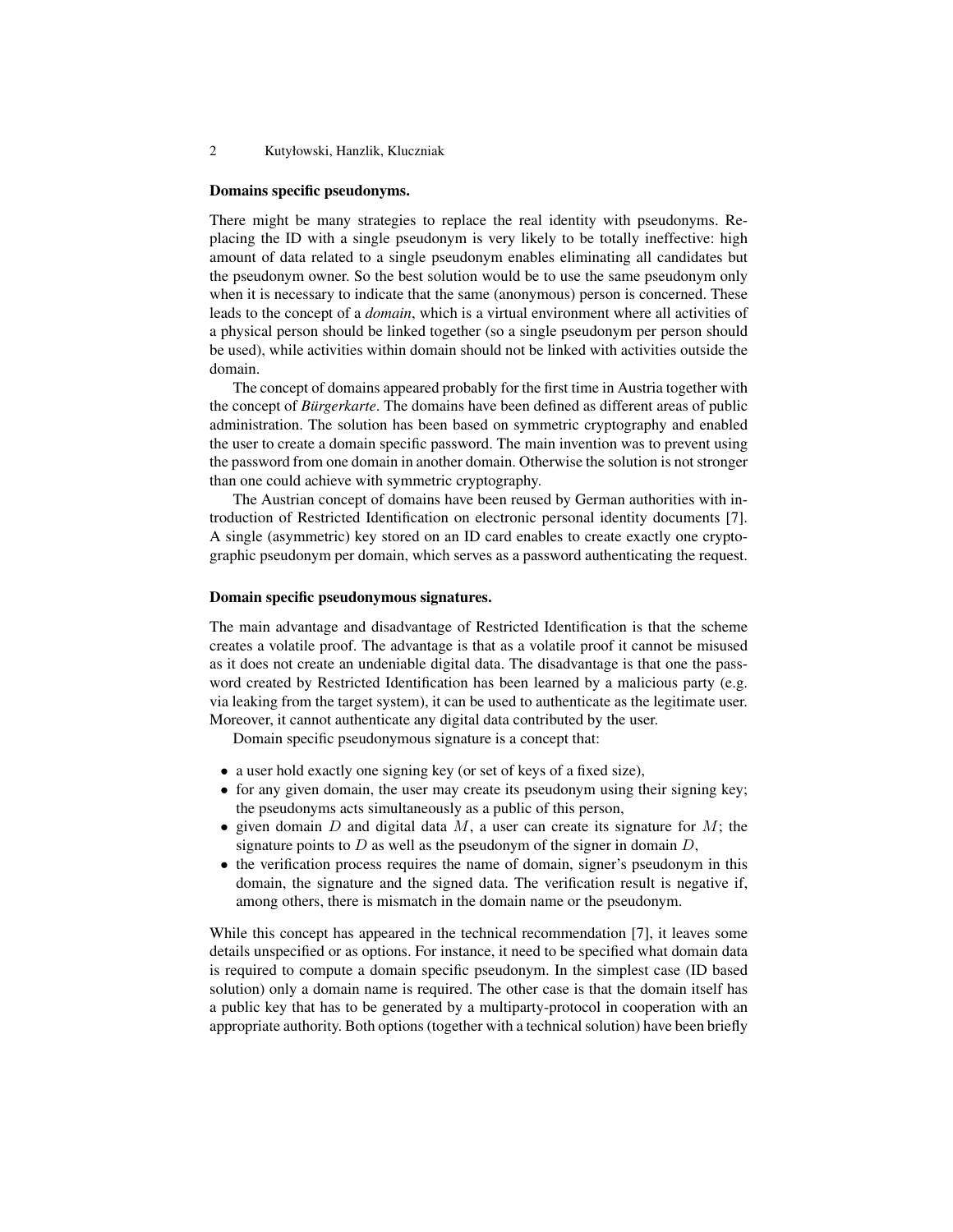mentioned in [7]; the second one enables deanonymization of the signer. For more about the formal concept of domain signatures see [11].

Applications. There is a large number of potential applications for domain specific pseudonymous signatures. For typical cases and a classification of such schemes see [3], but let us name just a few ones:

- anonymous authentication: domain specific pseudonymous signature might be a part of a challenge-response authentication mechanism, where the user authenticates themselves under domain specific pseudonym. This option has been used for Chip Authentication v.3 from [7] – this scheme is an improvement over the former method based on Chip Authentication with Restricted Identification.
- authenticating database entries: if a database consists from records that need to be strongly authenticated, then a good way is to attach a pseudonymous signature of the author for each record. The domain in this case is a database.
- self-organization in ad hoc groups: suppose that a self-organization algorithm has to be executed in a group of users that has emerged ad hoc. If the domain is an ad hoc one, related to the group and the situation in which the self-organization algorithm is run, then we may use the domain specific pseudonyms of the users as a source of randomness for the algorithm, thereby derandomizing it in a verifiable way. The signatures can be used to authenticate the data presented by the participants as well as the pseudonyms. For further details see [8].

### Previous schemes.

While Pseudonymous Signature presented in [1, 2, 7] is the initial scheme developed in Germany, a few other schemes have followed it, but all of them have been based on pairings friendly groups. The first scheme is due to a French team ([4, 5], see also [10]). Then a few improved schemes for different scenarios have been developed by Kluczniak [9]. A version based on self-created certificates has been presented by M.Wszoła and Marcin Słowik during CECC 2017 (see [3] for a concise description of the scheme). A scheme dealing with "two-dimensional" domains and deanonymizations along dimensions has been presented in [8].

As far as Pseudonymous Signature from [1] are concerned, the only following security report has been published in [12]. Later in this paper we recall its conclusions and countermeasures proposed.

#### 1.1 Paper contribution

The goal of this paper is to improve the Pseudonymous Signature by eliminating its weaknesses – both known before as well as a few ones presented in this paper. We work under the assumption that all countermeasures need to work for standard groups, without retreating to pairings friendly groups. This is motivated by the fact that there are some concerns (economic and technical ones) against wide scale transition to pairing friendly groups.

The goals achieved are the following ones: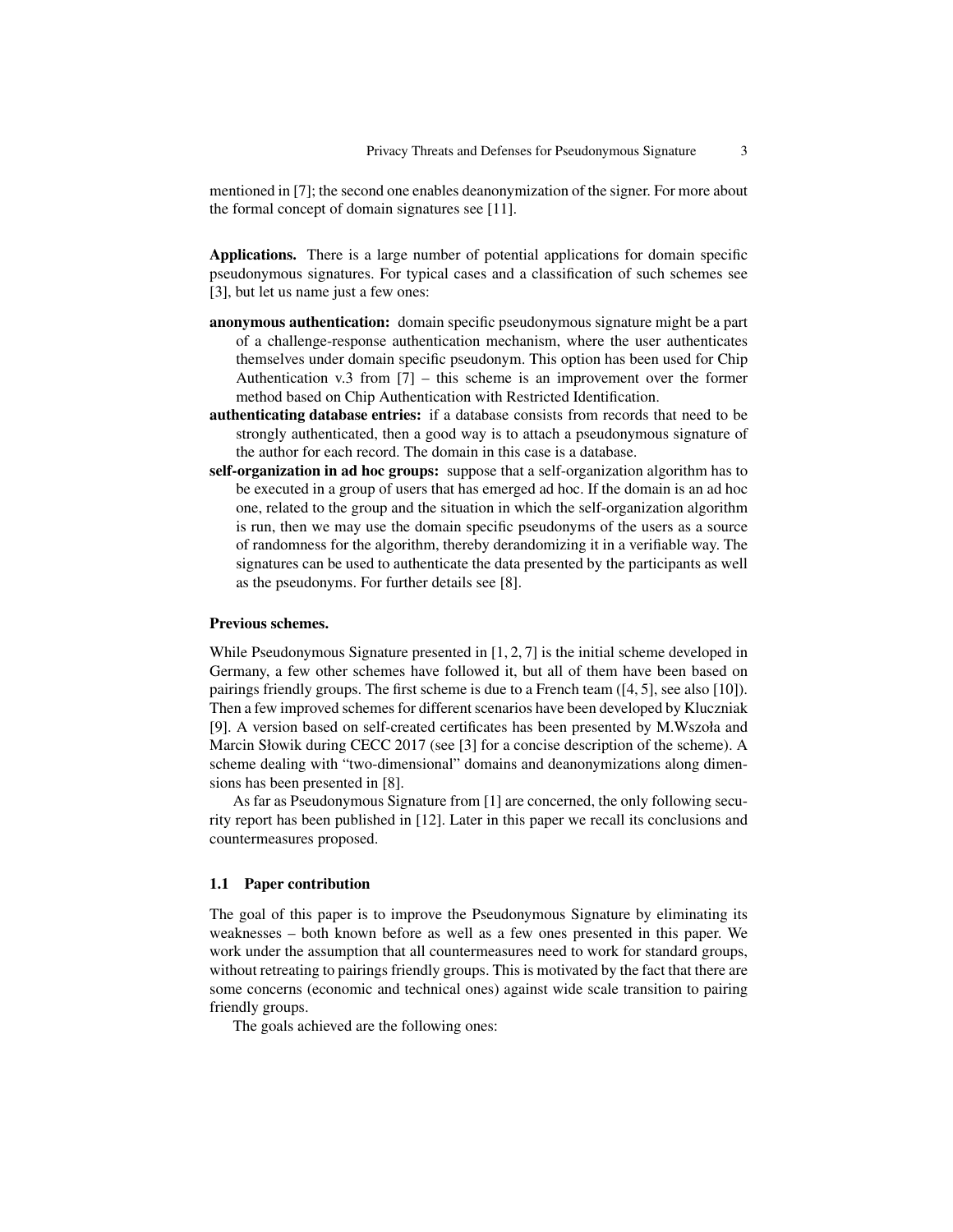- 4 Kutyłowski, Hanzlik, Kluczniak
- the private keys of the user are known only for the user, the Issuer has no longer access to them (we follow the approach from [12]),
- the Issuer has no longer possibility to create trapdoor information for tracing links between pseudonyms in different domains (we defer the attacks presented in [12]),
- despite the ability of the user to create own private keys, the Issuer together with a Control Authority has possibility to deanonymize the domain specific pseudonym of the user, deanonymization by the Issuer alone is infeasible,
- there is a limited seclusiveness property: if a given user has not been enrolled to the system by the Issuer, then it can be proved during a deanonymization procedure, (However, detection is not automatic during a standard signature verification.)
- we propose a framework of certificates-of-health as an effective solution for Pseudonymous Signature revocation (as well as an ultimate solution for the seclusiveness problem) – lack of a pragmatic revocation procedure have been limiting the scope of applications of Pseudonymous Signature to low risk areas, even in case of schemes based on pairing friendly groups where seclusiveness problem has been solved, (according to [1] the Issuer together with each domain authority creates a blacklist of revoked user – which is not practical if the number of domains is large),
- we present an proof for unlinkability, thereby filling the crucial gap due to problems regarding the argument from [1],
- we extend the scheme so that if only part of the pseudonym is given, then the signatures of a user in a domain remain linkable, but deanonymization is infeasible.

# 2 Pseudonymous Signature

### 2.1 Pseudonymous Signature from BSI Technical Recommendation [7]

Let us recall the Pseudonymous Signature Protocol described in the BSI Technical Recommendation [7]. Note that an almost the same protocol has been published by the same authors in the paper [1]; we shall discuss the differences shortly and the end of this section.

**Setup.** The scheme uses a group  $G$  of a prime order q. The DDH Problem for  $G$  must be hard. Moreover, specification of G must point to a generator  $g \in \mathcal{G}$ . During the setup process the Issuer creates its system keys:

- secret keys  $SK_{ICC}, SK_M \in \mathbb{Z}_q$ ,
- public keys  $PK_{ICC}$ ,  $PK_M \in \mathcal{G}$ , where  $PK_{ICC} = g^{SK_{ICC}}$  and  $PK_M = g^{SK_M}$ .

One of peculiar properties of the scheme described in [7] is that the keys  $PK_M$ ,  $SK_M$ are long term keys, while *PKICC*, *SKICC* change periodically.

User's keys. The user gets a signing device with the following keys installed there by the Issuer:

- private key  $(x_0, x_1)$  such that  $SK_{ICC} = x_0 + x_1 \cdot SK_M \mod q$ ,
- the corresponding public keys  $P_0 = g^{x_0}$  and  $P_1 = g^{x_1}$ .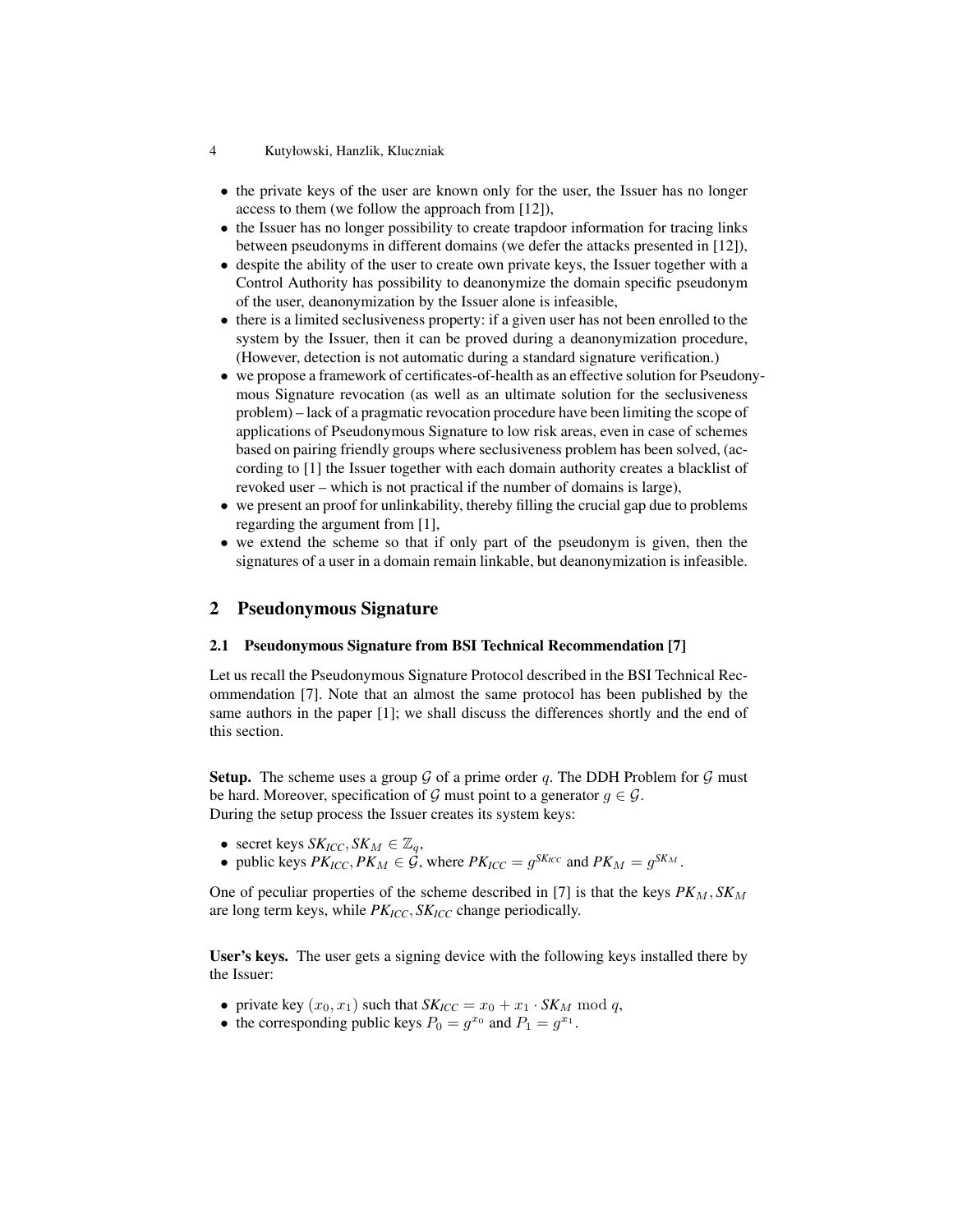**Setup of a domain.** For a domain D, a public key  $PK_D$  is defined. There are two ways to do it: according to the first option the discrete logarithm of  $PK<sub>D</sub>$  is not known to any party. A way to realize it is to compute  $PK_D$  by hashing the domain's official name (the hashing function has to map into  $\mathcal G$ ). According to the second option,  $PK_D=g^d,$  where d is a secret key. The key d can be divided into parts:  $d = r \cdot R$ , where r is known only to the Issuer and  $R$  is known only to the domain's authority.

**Domain pseudonyms of a user.** In a domain D with the public key  $PK_D$ , a user holding the keys  $x_0, x_1$  has identifiers  $I_0^D, I_1^D$ , where

$$
I_0 := (PK_D)^{x_0}
$$
 and  $I_1 := (PK_D)^{x_1}$ 

According to the specification, it is possible to use the scheme with just one of the pseudonym components or even to create a signature without indicating the pseudonym.

**Creating a signature.** A device holding the keys  $x_0, x_1$  creates a signature for m and domain with the public key  $PK_D$  in the following way:

- choose  $k_0, k_1 < q$  at random,
- compute  $Q := g^{k_0} \cdot PK_{M}^{k_1}$ ,
- compute the pseudonyms  $I_0 := (PK_D)^{x_0}, I_1 := (PK_D)^{x_1},$
- [optional?] compute the commitments  $A_0 := (PK_D)^{k_0}, A_1 := (PK_D)^{k_1},$
- compute

$$
c := \mathsf{Hash}(Q, I_0, A_0, I_1, A_1, PK_D, m) , \tag{1}
$$

.

- compute  $s_0 := k_0 c \cdot x_0 \mod q$ ,  $s_1 := k_1 c \cdot x_1 \mod q$ ,
- output the signature  $(c, s_0, s_1)$  together with the pseudonyms  $I_0, I_1$ .

**Verification of a signature.** Given the signature  $(c, s_0, s_1)$  and pseudonyms  $I_0, I_1$ , the following steps are executed by a verifier:

- reconstruct Q as  $Q' := (PK_{ICC})^c \cdot g^{s_0} \cdot (PK_M)^{s_1}$ ,
- reconstruct  $A_0$  as  $A'_0 := (PK_D)^{s_0} \cdot (I_0)^c$ ,
- reconstruct  $A_1$  as  $A'_1 := (PK_D)^{s_1} \cdot (I_1)^c$ ,
- accept the signature if and only if

$$
c=\mathsf{Hash}(Q',I_0,A_0',I_1,A_1',PK_D,m)
$$

Note: There are slight differences between the version of the algorithm presented in [1] and in [7]. In [1] only  $I_0$  and  $A_0$  are used and  $I_1$ ,  $A_1$  are skipped. The differences have been neither explained nor justified.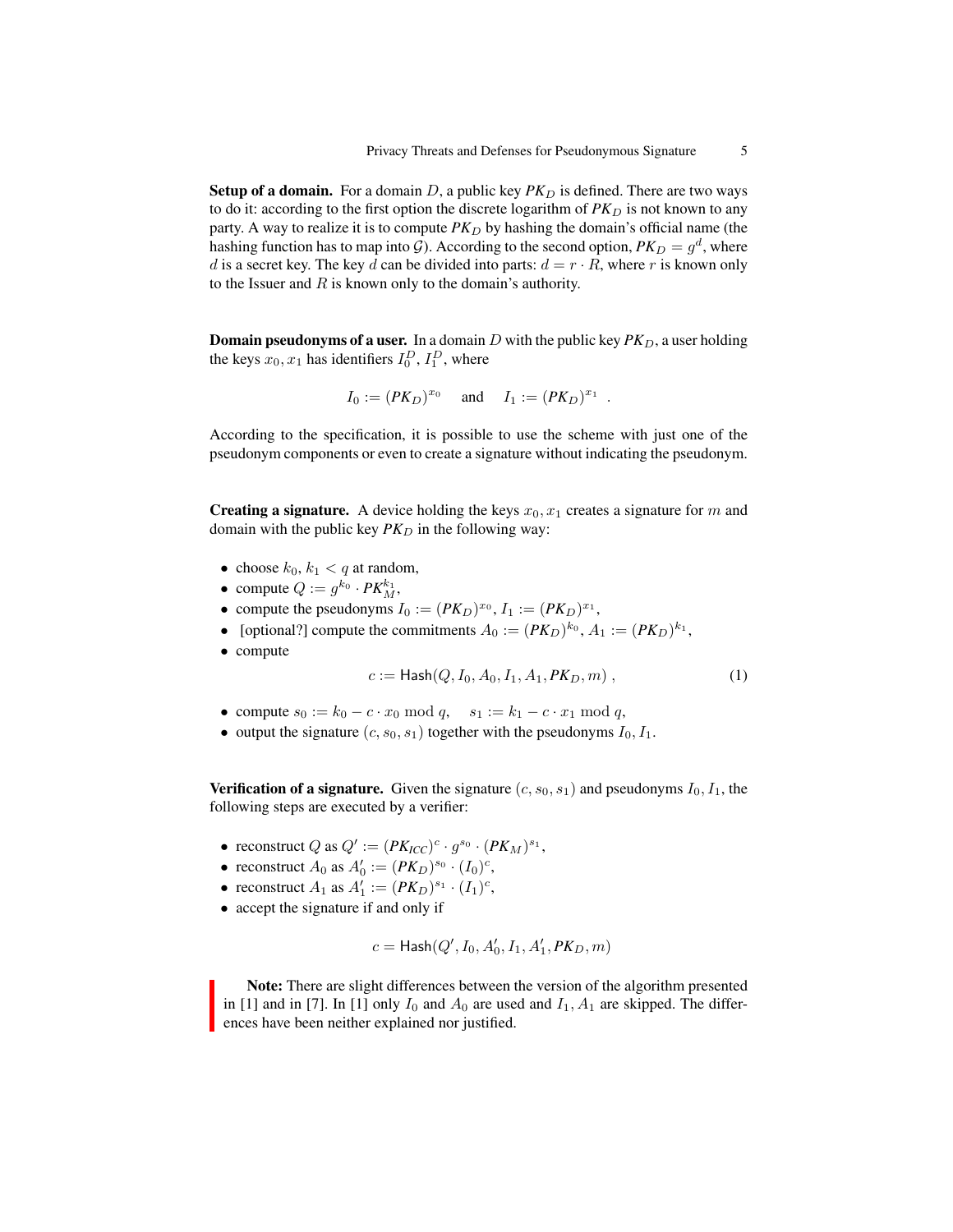6 Kutyłowski, Hanzlik, Kluczniak

# 3 Problems

### 3.1 Securing against the Issuer

- According to [7], the Issuer creates the private keys for each user and during this process has full access to them. As the Issuer may retain these keys (or modify the generation process so that the domain key of a user can be recovered later), there is a silent assumption that the Issuer is unconditionally honest.
- The above problem has been solved in [12]. According to the modified scheme a user personalizes the private keys, so that they is protected against Issuer aiming to forge signatures of the user. However, this is a double edged sword: the technique applied in [12] prevents (controlled) deanonymization of the user. On the other hand, such a special deanonymization procedure is necessary for most practical applications.

The goal of this paper is to enable personalization such that deanonymization remains possible on a cryptographic way even if the user does not register the personalized public keys.

### 3.2 External Hash Attack

Below we discuss an attack that may happen, if an implementation of the scheme is not careful enough and does not take care of some details that are not included in the original documentation. Namely, we show that a likely implementation of Pseudonymous Signature can lead to a situation where creating users gets out of control and a PC communicating with 2 different electronic identity documents can create Pseudonymous Signatures attributed to a new identity. Therefore, in such a case seclusiveness property does not really hold, despite that there is no physical attack against the identity documents.

The attack has the following background:

- One of the operations performed during signature creation is computing the value  $c =$  Hash $(Q, I_0, A_0, I_1, A_1, PK_D, m)$  for a message m to be signed. However, m might be a very long document and sending it to the signing device and computing the hash c there would be quite tedious. If for example computing a hash value of a 256-bit block on a smart card takes 5ms, then signing a 4MB document (a photo) would take over 10 minutes due to the hashing effort.
- None of the arguments used for computing  $c$  is confidential. What is more, they are explicitly used during a standard signature verification. Therefore, it seems to be harmless to outsource this computation to the computer, from which the signing request originates. Definitely, this would solve the problem of computing a hash value for a long document m.
- One can also argue that even if PC is malicious and sends a manipulated value c, then no secrets are revealed, since in fact in this case the PC executes Schnorr identification protocol with the electronic identity document. Therefore the security arguments about the Schnorr identification protocol apply here as well.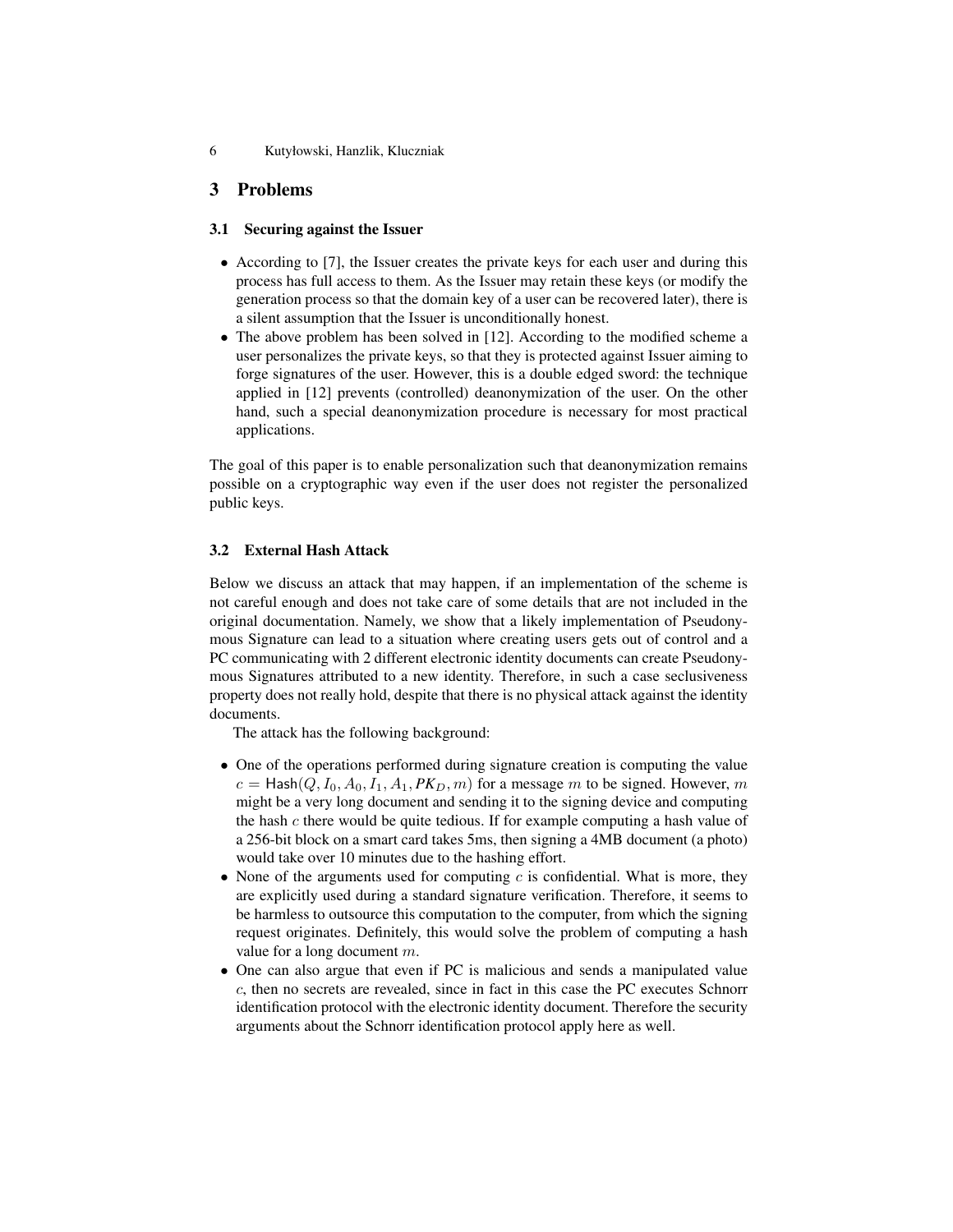Given protocol specification and the arguments raised above, it seems acceptable to outsource computing the hash  $c$  to the machine interacting with the identity document. Sometimes, to be on the safe side ("random" properties of the hash output) it is required that the final stage of computing the hash value is performed by the signing device.

Attack description. For the attack described below we assume that the implementation of Pseudonymous Signature outsources computation of the hash  $c$ , at least up to the moment when  $A_1$  is fully processed.

Steps of the attack performed by a computer C:

- 1.  $C$  opens communication with two different identity documents, say  $U$  and  $V$ . Let  $x_{0,U}, x_{1,U}$  and  $x_{0,V}, x_{1,V}$  denote their private keys.
- 2.  $C$  sends signing requests to  $U$  and  $V$ .
- 3. U returns the values  $Q, I_0, A_0, I_1, A_1$ , while device V returns  $Q', I'_0, A'_0, I'_1, A'_1$ .
- 4. C chooses  $\alpha$  at random and computes:
	- $\bullet \ \ \hat{Q} := Q^{\alpha} \cdot {Q'}^{1-\alpha}$
	- $\hat{A}_0 := A_0^\alpha \cdot A_0^{\prime}{}^{1-\alpha}$

$$
\bullet \ \hat{A}_1 := A_1^{\alpha} \cdot {A'_1}^{1-\alpha}
$$

- $\hat{I}_0 := I_0^\alpha \cdot I_0^{\prime \, 1 \alpha}$
- $\hat{I}_1 := I_1^{\alpha} \cdot I_1^{\prime}{}^{1-\alpha}$
- $\bullet \ \ c:=\mathsf{Hash}(\hat{\bar{Q}}, \hat{I}_0, \hat{A}_0, \hat{I}_1, \hat{A}_1, PK_D, m)$

and returns  $c$  both to  $U$  and  $V$ .

- 5. U computes the signature values  $s_0$ ,  $s_1$  and returns them to C, analogously, V computes the signature values  $s'_0, s'_1$  and returns them to C.
- 6. C computes  $\hat{s}_0 := \alpha \cdot s_0 + (1 \alpha) \cdot s'_0$  and  $\hat{s}_1 := \alpha \cdot s_1 + (1 \alpha) \cdot s'_1$ .
- 7. Finally, C outputs the signature  $(c, \hat{s}_0, \hat{s}_1)$  for an (artificial) identity  $\hat{I}_0, \hat{I}_1$ .

**Fact 1**  $(c, \hat{s}_0, \hat{s}_1)$  is a valid Pseudonymous Signature for pseudonymous identity  $\hat{I}_0, \hat{I}_1$ *and the message* m*.*

*Proof.* The verification procedure yields the positive result if

$$
\hat{Q} = (PK_{ICC})^c \cdot g^{\hat{s}_0} \cdot (PK_M)^{\hat{s}_1}
$$

$$
\hat{A}_0 = (PK_D)^{\hat{s}_0} \cdot (\hat{I}_0)^c
$$

$$
\hat{A}'_1 = (PK_D)^{\hat{s}_1} \cdot (\hat{I}_1)^c
$$

We have

$$
(PK_{ICC})^c \cdot g^{\hat{s}_0} \cdot (PK_M)^{\hat{s}_1} = (PK_{ICC})^c \cdot g^{\alpha \cdot s_0 + (1-\alpha) \cdot s'_0} \cdot (PK_M)^{\alpha \cdot s_1 + (1-\alpha) \cdot s'_1}
$$
  
=  $(PK_{ICC})^c \cdot g^{\alpha \cdot s_0} \cdot g^{(1-\alpha) \cdot s'_0} \cdot (PK_M)^{\alpha \cdot s_1} \cdot (PK_M)^{(1-\alpha) \cdot s'_1}$   
=  $((PK_{ICC})^{c \cdot \alpha} \cdot g^{\alpha \cdot s_0} \cdot (PK_M)^{\alpha \cdot s_1}) \cdot ((PK_{ICC})^{c \cdot (1-\alpha)} g^{(1-\alpha) \cdot s'_0} \cdot (PK_M)^{(1-\alpha) \cdot s'_1})$   
=  $Q^{\alpha} \cdot Q'^{1-\alpha} = \hat{Q}$ .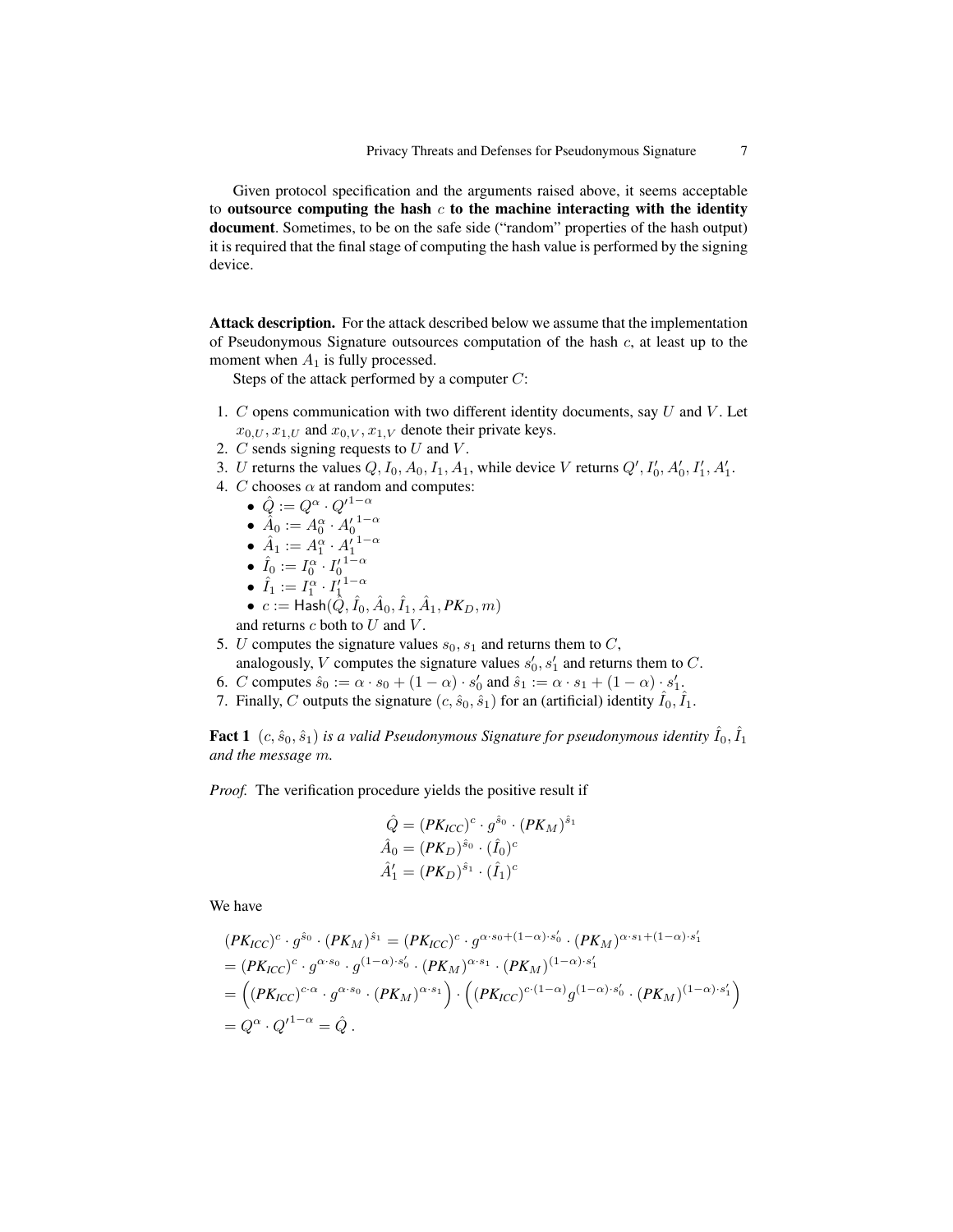8 Kutyłowski, Hanzlik, Kluczniak

Moreover,

$$
(PK_D)^{\hat{s}_0} \cdot (\hat{I}_0)^c = (PK_D)^{\alpha \cdot s_0 + (1-\alpha) \cdot s'_0} \cdot (I_0^{\alpha} \cdot I_0'^{1-\alpha})^c
$$
  
= 
$$
(PK_D)^{\alpha \cdot s_0} \cdot (I_0^{\alpha})^c \cdot (PK_D)^{(1-\alpha) \cdot s'_0} \cdot (I_0')^{1-\alpha})^c
$$
  
= 
$$
(PK_D^{s_0} \cdot I_0^c)^{\alpha} \cdot (PK_D)^{s'_0} \cdot (I_0')^c)^{1-\alpha} = A_0^{\alpha} \cdot (A_0')^{1-\alpha} = \hat{A}_0.
$$

Analogously, one can check that  $\hat{A}'_1 = (PK_D)^{\hat{s}_1} \cdot (\hat{I}_1)^c$ . The contract of the contract  $\Box$ 

One might hope that the identities created by the attack are in some sense specific and that some test (different from the standard verification procedure) might indicate the attack. Unfortunately, this is not the case:

- The user private keys  $x_0, x_1$  satisfy the linear equation  $SK_{\text{ICC}} = x_0 + x_1 \cdot SK_M$  mod q, so all valid keys form a 1-dimensional affine subspace of  $\mathbb{Z}_q^2$ .
- The keys  $\hat{x}_0, \hat{x}_1$  created by the attack form an affine subspace of dimension one. Therefore, each private key pair can be obtained in this way.

Attack countermeasures. A simple change that disables the above mentioned attack is to compute the hash  $c$  via the following equation.

$$
c=\mathsf{Hash}(Q, I_0, A_0, I_1, A_1, PK_D, \mathsf{Hash}(m))
$$

In this scenario the signing device receives the input  $\text{Hash}(m)$  and therefore can easily perform the whole computation itself. Another approach could be to take  $m$  as the first argument for hashing:

$$
c = \mathsf{Hash}(m, Q, I_0, A_0, I_1, A_1, PK_D)
$$

In this approach the computation can be outsourced to a PC until the time when the whole  $m$  is consumed.

### 4 Pseudonymous Signature 2.0

In this section we present an enhancement of the scheme presented in [12] (as well as [7]). The current solution eliminates the following problems:

- the Issuer does not know the secret keys of the user (as in [12], but not [7]),
- a user is not forced to register after private key personalization in order to enable deanonymization,
- enables detection of forged identities created after breaking into some number of identity documents,
- each pseudonym can be linked with an entry in a database of legitimate participants, in this process cooperation of the domain authority, the Issuer and the Control Authority is necessary.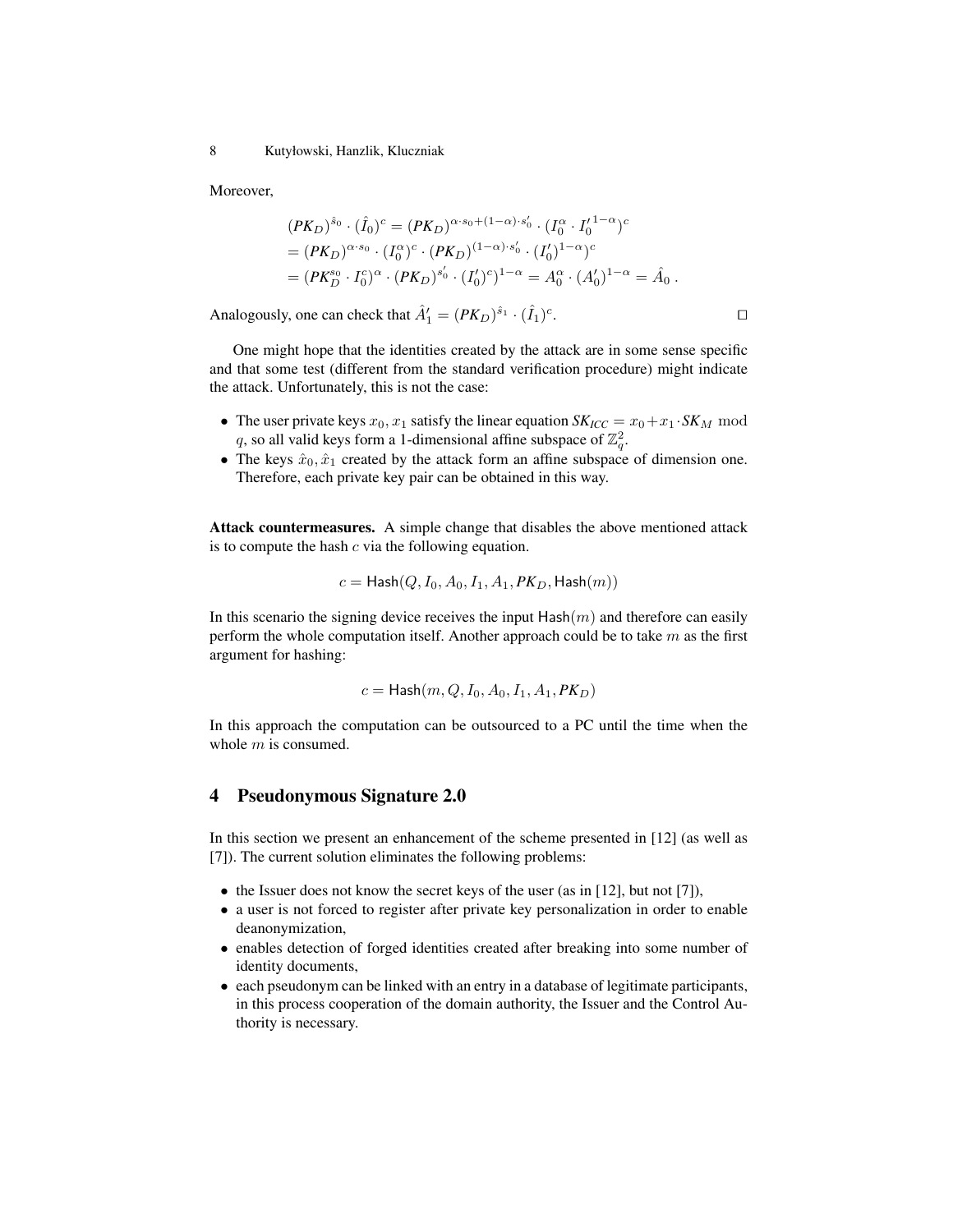**Setup.** We use a group  $\mathcal G$  of a prime order q satisfying the same properties as for the original Pseudonymous Signature. Let  $q$  be a chosen generator of  $\mathcal{G}$ .

- The Issuer holds the following system keys used for generating private keys of the users:
	- secret keys  $SK_{ICC}$ ,  $SK_M$ ,  $SK_L \in \mathbb{Z}_q$  chosen at random,
	- the corresponding public keys  $PK_{ICC}$ ,  $PK_M$ ,  $PK_L$ , where

$$
PK_{ICC}=g^{SK_{ICC}}, \quad PK_M=g^{SK_M}, \quad PK_L=g^{SK_L}.
$$

- For deanonymization purposes, the Issuer holds the following keys:
	- private keys  $\delta$ ,  $\gamma$  chosen at random,
	- the corresponding public keys  $\Delta$ ,  $\Gamma$ , where

$$
\Delta = g^{\delta} \quad \text{and} \quad \Gamma = g^{\gamma} \ .
$$

• For auxiliary purposes (signing database entries), the Issuer also holds keys for creating standard electronic signatures.

User's pre-keys. The Issuer prepares a signing device with the following keys:

• a private key  $(x'_0, x'_1, x'_2)$  such that

$$
\begin{cases}\nSK_{ICC} = x'_0 + x'_1 \cdot SK_M + x'_2 \cdot SK_L \text{ mod } q, \\
ID_A = x'_1 \cdot \gamma + x'_2 \cdot \delta \text{ mod } q,\n\end{cases}
$$

where  $ID_A$  is an ID token of the user (see below for the ID token specification), • a twin private key  $(x_0'', x_1'', x_2'')$  satisfying the same system of linear equations:

$$
\int SK_{ICC} = x_0'' + x_1'' \cdot SK_M + x_2'' \cdot SK_L \text{ mod } q,
$$

$$
\begin{cases}\nSK_{ICC} = x_0'' + x_1'' \cdot SK_M + x_2'' \cdot SK_L \text{ mod } q, \\
ID_A = x_1'' \cdot \gamma + x_2'' \cdot \delta \text{ mod } q,\n\end{cases}
$$

• and the corresponding public keys  $(P'_0, P'_1, P'_2)$  and  $(P''_0, P''_1, P''_2)$ , where

$$
(P'_0, P'_1, P'_2) = (g^{x'_0}, g^{x'_1}, g^{x'_2}), \quad (P''_0, P''_1, P''_2) = (g^{x''_0}, g^{x''_1}, g^{x''_2}).
$$

For this purpose  $x'_1 \in \mathbb{Z}_q$  (respectively,  $x''_1$ ) is chosen at random, and  $x'_2, x'_0$  (respectively,  $x_2''$ ,  $x_0''$ ) are derived based on the linear equations presented above.

The signing device containing  $(x'_0, x'_1, x'_2), (x''_0, x''_1, x''_2)$  is given the the user. At the same time the public keys are given directly to the user. A mutual authentication of the user and the Issuer is required at this moment – any effective procedure can be applied.

The public keys given to the user are used only for checking personalization process by the user. This optional procedure aims to to prevent cheating the user (e.g. preinstalling the keys known to the Issuer and running a fake personalization process by the signing device).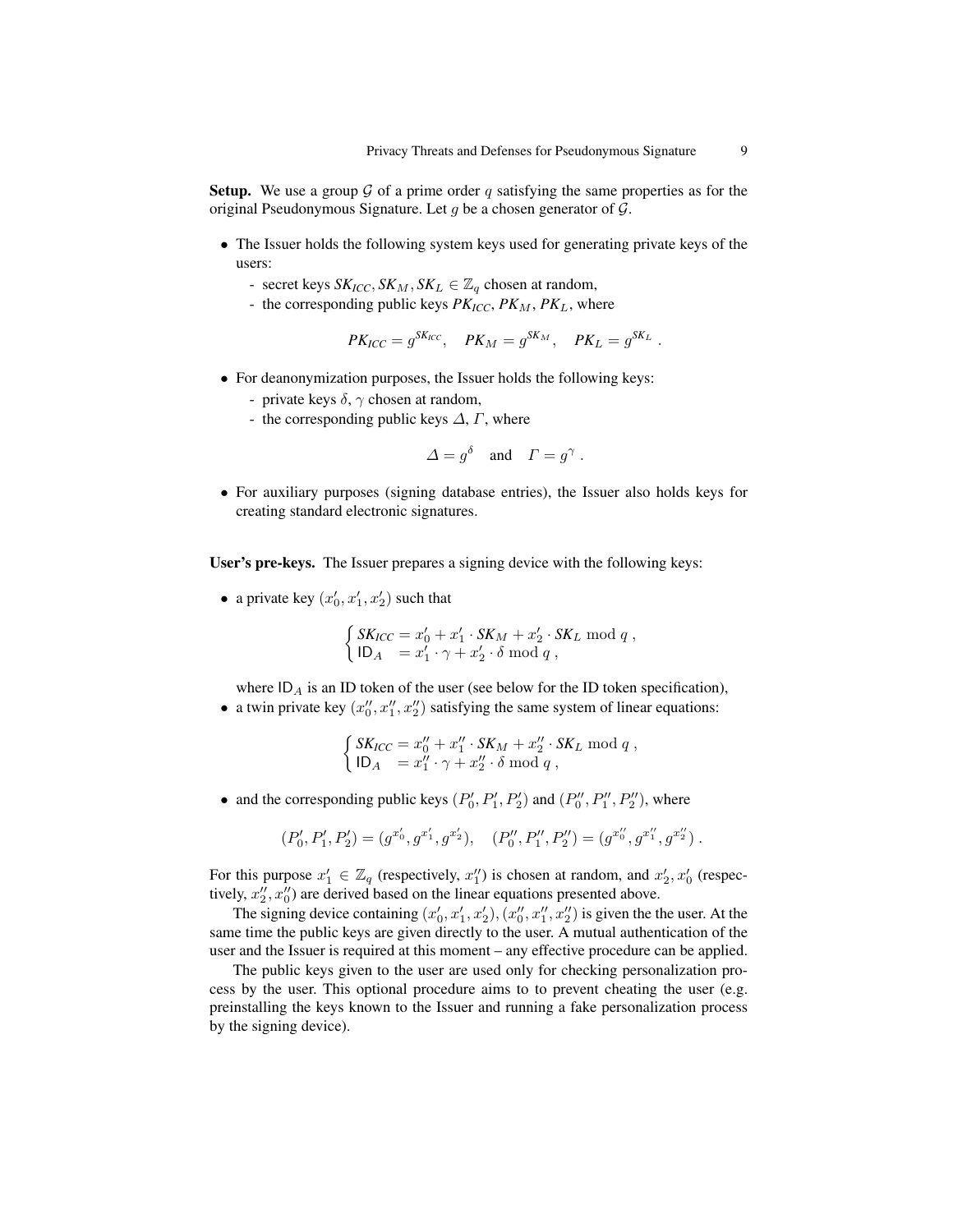**Creating**  $ID_A$ **.** The following procedure is executed by the Issuer when enrolling a user A. Among others, during the execution an entry concerning A is stored in a database *DBID* run by the Issuer.

- 1. choose  $s \in \mathbb{Z}_q$  independently at random, set  $ID_A = s$ ,
- 2. store a signed record containing  $(g^{ID_A}, A)$  in the database  $DB_{ID}$ . (The value  $ID_A$  is not published and should be destroyed.)

If the identity of users that have the signing devices is not to be published, then the publicly available part of  $DB_{ID}$  may contain the entries  $(g^{ID_A}, Sign_{Isuer}(g_A^{ID}))$ .

Note that the construction opens room for a further improvements, where the Issuer chooses numbers s from some subset of all possible exponents, but recognizing whether  $g<sup>s</sup>$  has been created in this way requires a trapdoor from the Issuer.

Signing key personalization. The user personalizes the pre-keys so that the Issuer loses control over the private keys in a signing device, even if the pre-keys are retained by the Issuer. We follow the approach presented in [12]:

- the user chooses  $\alpha$  at random and sets  $\beta := 1 \alpha \mod q$ , the value  $\alpha$  is presented to the signing device,
- the signing device sets the signing key to  $(x_0, x_1, x_2)$ , where

$$
(x_0, x_1, x_2) = \alpha \cdot (x'_0, x'_1, x'_2) + \beta \cdot (x''_0, x''_1, x''_2) \bmod q
$$

Note that  $(x_0, x_1, x_2)$  satisfies the same system of linear equations:

$$
\begin{cases}\nSK_{ICC} = x_0 + x_1 \cdot SK_M + x_2 \cdot SK_L \text{ mod } q \\
ID_A = x_1 \cdot \gamma + x_2 \cdot \delta \text{ mod } q\n\end{cases}
$$
\n(2)

• the public keys  $(P_0, P_1, P_2)$  corresponding to the personalized private keys are computed according to the formula

$$
P_i = (P'_i)^{\alpha} \cdot (P''_i)^{\beta} \quad \text{for} \quad i = 0, 1, 2. \tag{3}
$$

Note that this computation can be done by the user outside the signing device.

The user may verify that the signing device has installed the private key according to the method described above. The detailed procedure based on the equalities (3) is presented below after describing the pseudonym creation and signing processes.

**Domain's parameters.** For each domain there are assigned three public keys  $PK_{\text{dom}}$ ,  $PK<sub>dom</sub>$ ,  $\overline{PK}_{dom}$ . The public key  $\overline{PK}_{dom}$  is created by hashing the domain name (so its discrete logarithm is not known with very high probability). The two other public keys fulfil the following equalities:

$$
PK_{\text{dom}} = g^{d_1 \cdot d_2}, \qquad \overline{PK}_{\text{dom}} = \Delta^{d_1 \cdot d_2}
$$

where the exponent  $d_1$  is chosen at random by the Issuer and the exponent  $d_2$  is chosen at random by the target domain authority.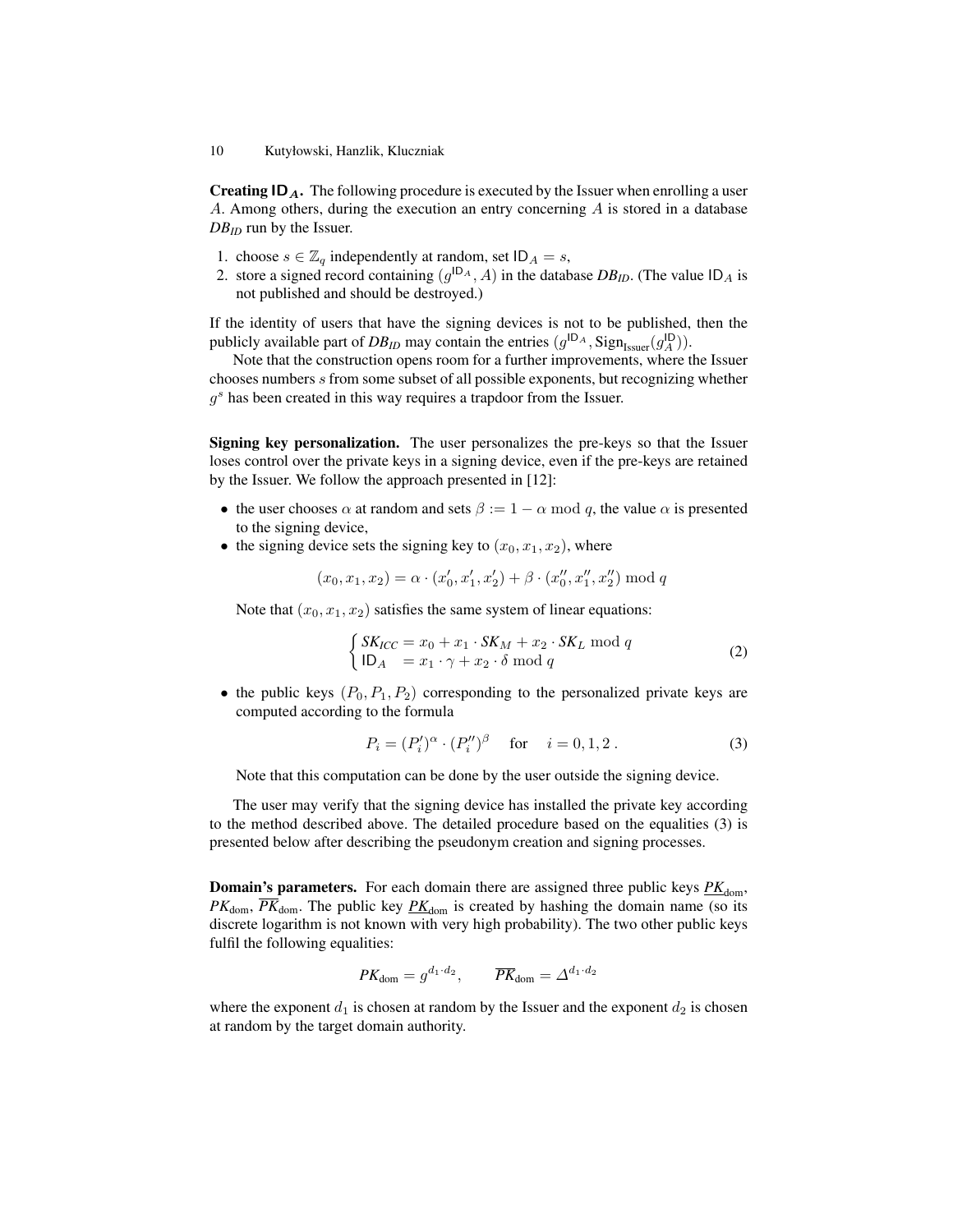**Creating a signature.** Assume that  $PK_{\text{dom}}$ ,  $PK_{\text{dom}}$ ,  $\overline{PK}_{\text{dom}}$  are the domain parameters of a domain for which a user holding  $(x_0, x_1, x_2)$  has to sign m. The signing procedure is analogous to the procedure from [7]:

- choose  $k_0, k_1, k_2$  random,
- compute  $Q = g^{k_0} \cdot PK_M^{k_1} \cdot PK_L^{k_2}$ ,
- compute domain specific pseudonyms of the signer:

$$
I_0 = (\underline{PK}_{\text{dom}})^{x_0}, \quad I_1 = (PK_{\text{dom}})^{x_1}, \quad I_2 = (\overline{PK}_{\text{dom}})^{x_2},
$$

• [optional<sup>1</sup>] compute commitments to random elements  $k_0, k_1, k_2$ :

$$
A_0 = (\underline{PK}_{\text{dom}})^{k_0}, A_1 = (PK_{\text{dom}})^{k_1}, A_2 = (\overline{PK}_{\text{dom}})^{k_2},
$$

• for a message  $m$  to be signed compute

$$
c = \text{Hash}(Q, I_0, A_0, I_1, A_1, PK_{\text{dom}}, I_2, A_2, \text{Hash}(m)),
$$

• compute the second components of Schnorr signatures:

 $s_0 = k_0 - c \cdot x_0 \mod q$ ,  $s_1 = k_1 - c \cdot x_1 \mod q$ ,  $s_2 = k_2 - c \cdot x_2 \mod q$ ,

• output signature  $(c, s_0, s_1, s_2)$  together with pseudonyms  $I_0, I_1, I_2$  and the identity of the domain concerned.

Verification of a signature. The verification is a simple extension of the verification procedure of the Pseudonymous Signature [7]:

• recompute  $Q$  as

$$
Q' = (PK_{ICC})^c \cdot g^{s_0} \cdot (PK_M)^{s_1} \cdot (PK_L)^{s_2}
$$

- reconstruct  $A_0$  as  $A'_0 = (\underline{PK}_{dom})^{s_0} \cdot (I_0)^c$ ,
- reconstruct  $A_1$  as  $A'_1 = (PK_{\text{dom}})^{s_1} \cdot (I_1)^c$ ,
	- reconstruct  $A_2$  as  $A'_2 = (\overline{PK}_{dom})^{s_2} \cdot (I_2)^c$ ,
- accept the signature iff

$$
c=\mathsf{Hash}(Q',I_0,A_0',I_1,A_1',PK_{\mathrm{dom}},I_2,A_2',\mathsf{Hash}(m))
$$

<sup>&</sup>lt;sup>1</sup> creating the pseudonyms and including them in the computation of  $c$  is optional according to [7]. If the pseudonyms are not included, then the signature indicates that it has been created by a party holding keys fulfilling the equations (2), so presumably a legitimate user. Note that if only  $I_0$  is given in the signature, then it is possible to link the signatures of the same user in this domain, but it will be impossible to deanonymize him.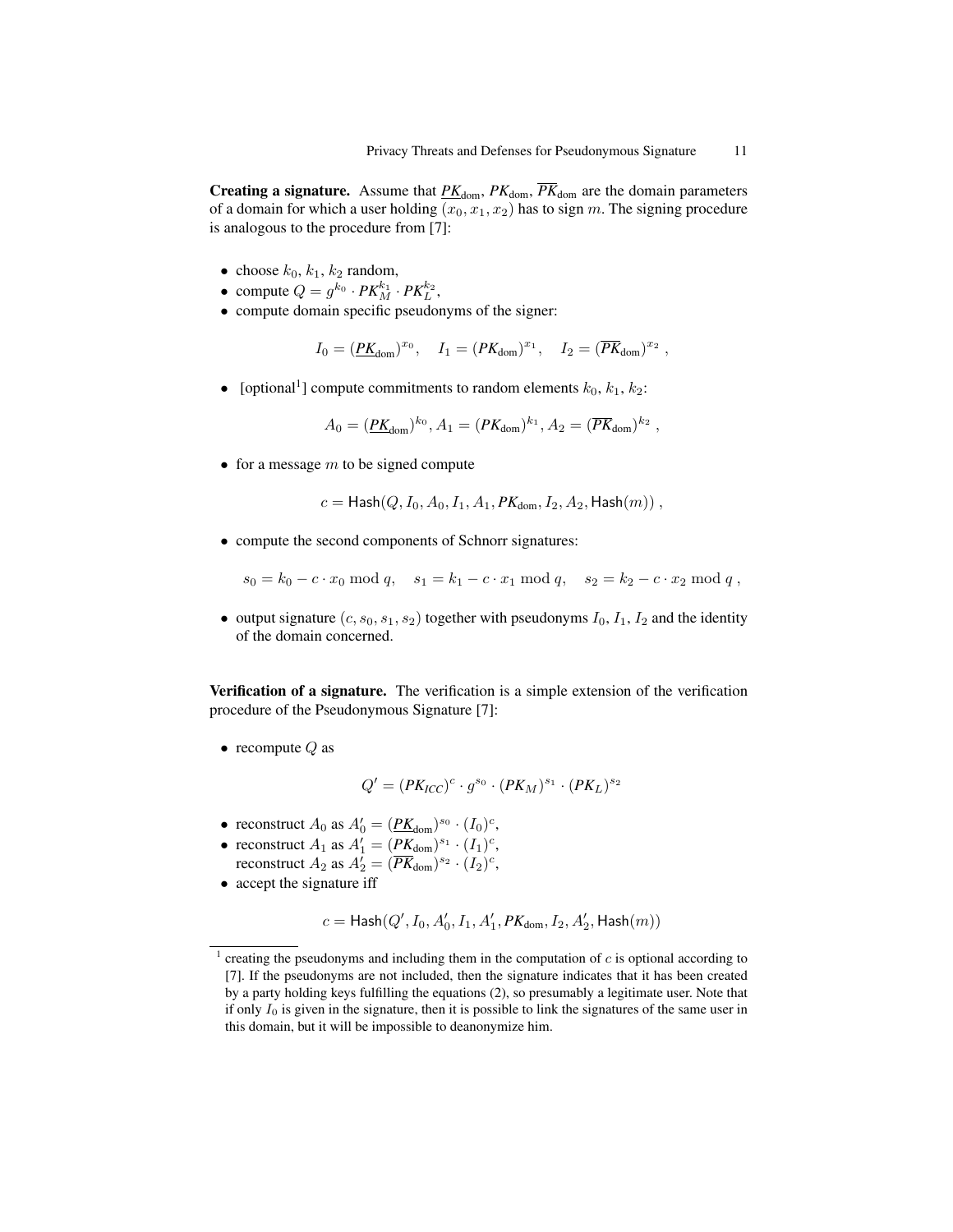Verifying initialization of the keys. Potentially, the signing device might pretend to follow the procedure of device initialization, but instead of initializing the private keys according to the equality (2), it might install some predefined values known to the Issuer, thereby enabling it to create signature on behalf of the user. The following procedure enables to check that the keys are set according to (2):

1. a user chooses  $r_0, r_1, r_2$  at random and ask the device for a signature for a domain with parameters  $PK_{\text{dom}}$ ,  $PK_{\text{dom}}$ ,  $\overline{PK}_{\text{dom}}$ , where

$$
\underline{PK}_{\text{dom}} = g^{r_0}, \quad PK_{\text{dom}} = g^{r_1}, \quad \overline{PK}_{\text{dom}} = g^{r_2},
$$

2. when a signature with pseudonyms  $I_0$ ,  $I_1$ ,  $I_2$  is returned, then the user checks that:

 $I_0 = ((P'_0)^{\alpha} \cdot (P''_0)^{\beta})^{r_0}, \quad I_1 = ((P'_1)^{\alpha} \cdot (P''_1)^{\beta})^{r_1}, \quad I_2 = ((P'_2)^{\alpha} \cdot (P''_2)^{\beta})^{r_2}$ 

A user can also check that his  $ID_A$  has been correctly marked in the database  $DB_{ID}$ . That is, the entry  $g^{ID_A}$  should be contained there. For this purpose the following steps are executed:

- 1. the user chooses r at random and creates artificial domain parameters:  $PK_{\text{dom}} =$  $\Delta^r$ ,  $\overline{PK}_{\text{dom}} = \Gamma^r$ ,
- 2. the user asks the signing device for a domain signature for such domain parameters,
- 3. the signing device returns a signature with pseudonyms  $I_1$ ,  $I_2$ ,
- 4. the user computes  $S = (I_1 \cdot I_2)^{r^{-1} \bmod q}$  and check whether S is on the publicly available part of *DBID*.

**Deanonymization.** Let us assume that in a domain with parameters  $PK_{\text{dom}}$ ,  $PK_{\text{dom}}$ ,  $\overline{PK}_{\text{dom}}$  there is a misbehaving user with a pseudonym  $I_0$ ,  $I_1$ ,  $I_2$ . Then the following steps are executed:

• The domain authority (holding  $d_2$ ) computes

$$
I_1' := I_1^{d_2^{-1} \bmod q}, \quad I_2' := I_2^{d_2^{-1} \bmod q}
$$

• The Control Authority (holding  $d_1$ ) computes

$$
I_1'':=(I_1')^{d_1^{-1}\bmod q},\quad I_2'':=(I_2')^{d_1^{-1}\bmod q}
$$

The resulting values are  $I_1'' = g^{x_1}$ ,  $I_2'' = \Delta^{x_2}$ .

- Finally, the Issuer computes  $I = (I''_1)^\gamma \cdot I''_2$ , which should be equal to  $g^{1D_A}$ .
- the Issuer looks for an entry  $I$  in  $DB_{ID}$  and finds the identity  $A$  of the misbehaving user.

Note that all computations (raising to powers) can be accompanied by some proof of correctness.

*Remark 1.* One may observe that the Control Authority and the domain authority may derive  $g^{x_1}$  (by performing analogous steps for the pseudonym  $I_0$ ). So linking between domains is possible once the authorities of the domains concerned and the Control Authority collude. However, the real identity of the user will remain hidden.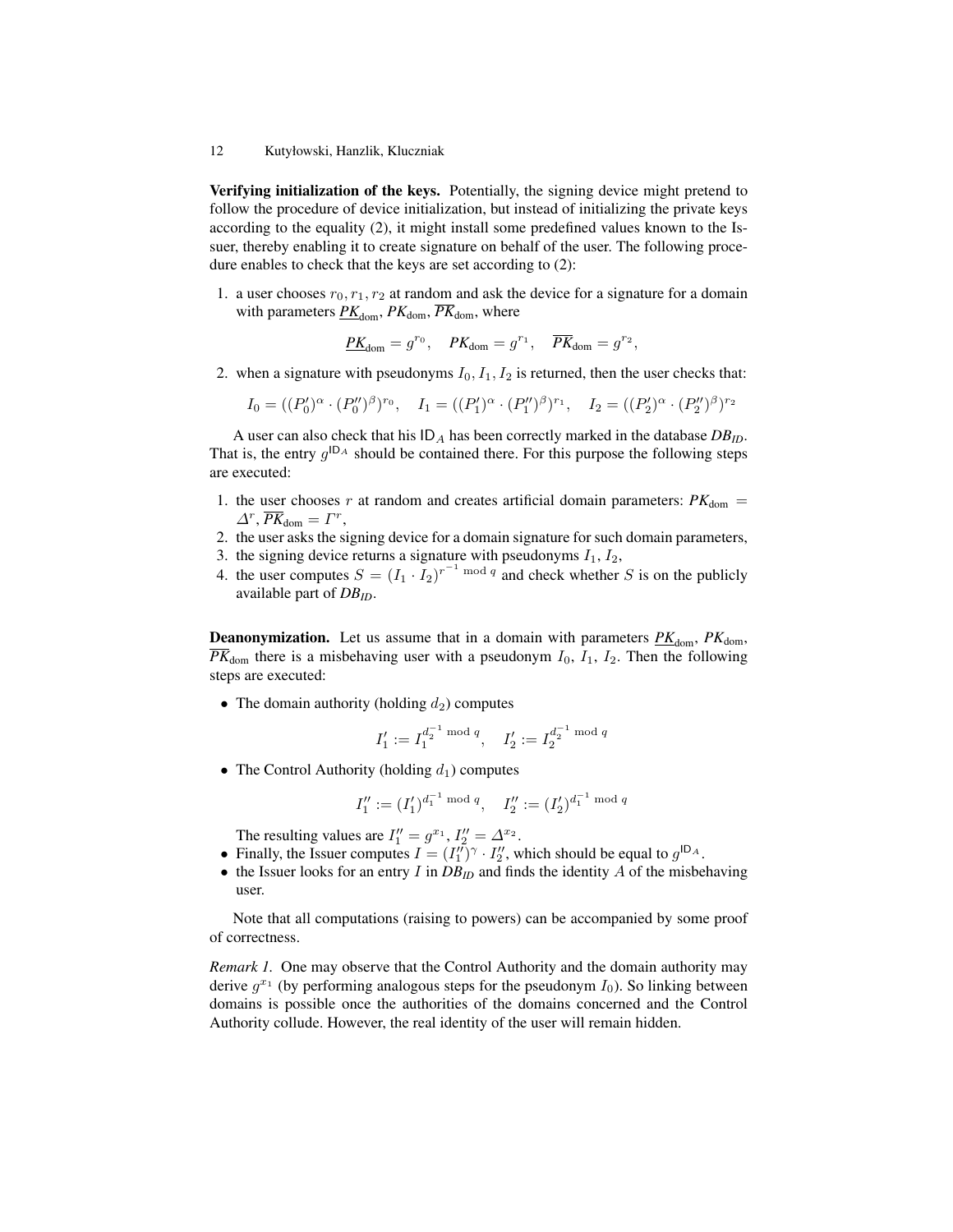Fully anonymous version. Let us recall that in our construction we have used the domain parameter  $PK_{\text{dom}}$ , for which the discrete logarithm is not known. Introducing such domain parameter has been possible since  $PK_{\text{dom}}$  and  $\overline{PK}_{\text{dom}}$  enable deanonymization. On the other hand, this opens a option for creating signatures, where only the pseudonym  $I_0 = (P K_{\text{dom}})^{x_0}$  is presented. Such signatures are bound to the given domain, all signatures of the same user in this domain can be immediately linked, but it is infeasible to recover the identity of the user via deanonymization procedure as long as  $I_0$  is not used together with  $I_1, I_2$  in any signature in this domain.

A similar possibility has been indicated for [7], but then we had two choices: First, the domain parameters could be generated so that the discrete logarithm is not known. In this case every signature in this domain is anonymous. The other case is that no pseudonym is given in the signature (it does not appear as an argument of the hash in (1). In this case the signatures created by the same user in this domain cannot be linked.

# 5 Comparison

Table 1 presents the proposed algorithm and its basic version from [7] in a tabular form. The new or changed elements in our scheme are presented in the red color.

In Table 2 we compare some features of three versions of Pseudonymous Signature scheme published in [7], [12] and this paper.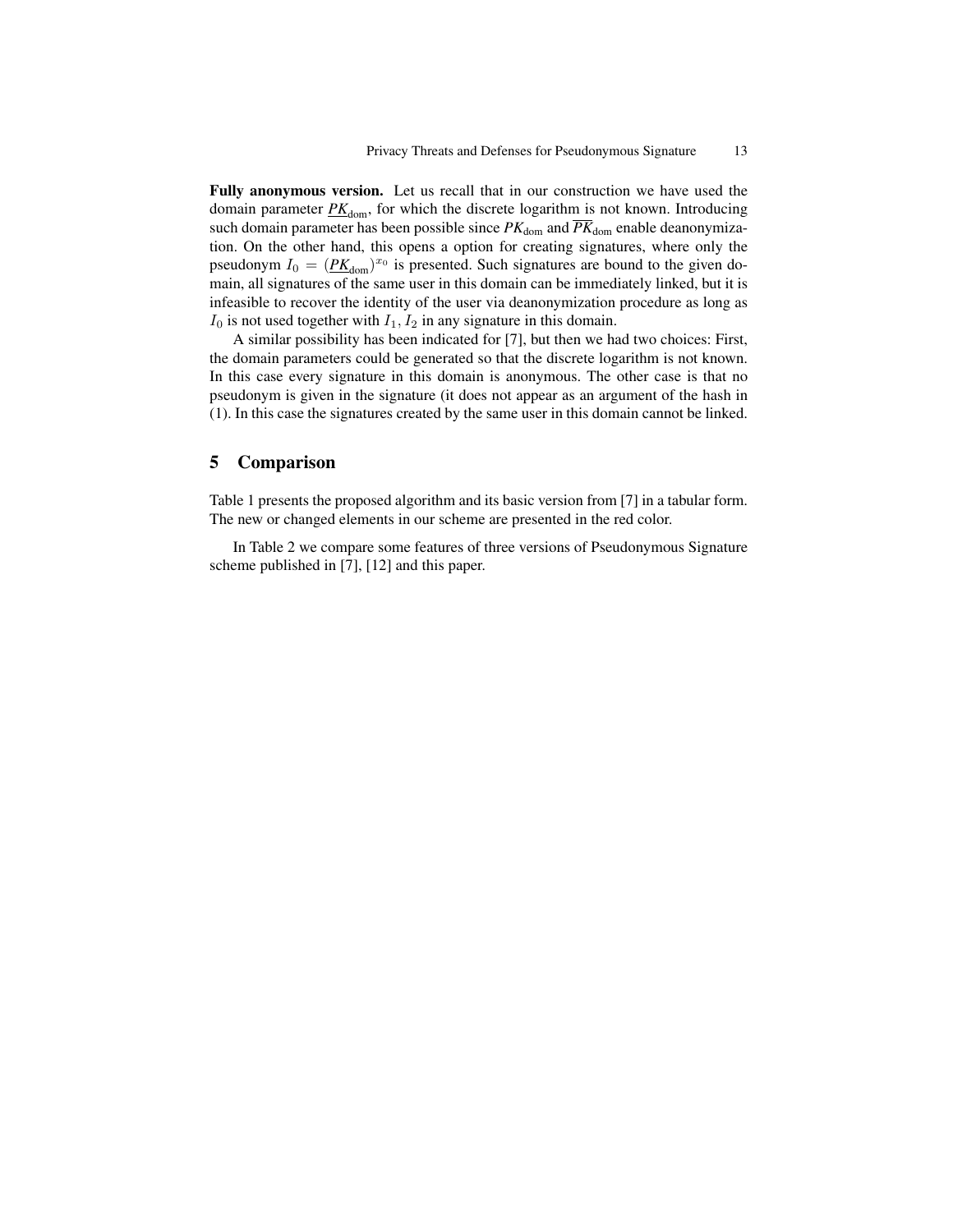| BSI Pseudonymous Signature [7]                                                                                                                                                                                                                                                                                          | Pseudonymous Signature 2.0                                                                                                                                                                                                                                                                                                                                                                                                                                                        |  |  |  |
|-------------------------------------------------------------------------------------------------------------------------------------------------------------------------------------------------------------------------------------------------------------------------------------------------------------------------|-----------------------------------------------------------------------------------------------------------------------------------------------------------------------------------------------------------------------------------------------------------------------------------------------------------------------------------------------------------------------------------------------------------------------------------------------------------------------------------|--|--|--|
| <b>System setup</b>                                                                                                                                                                                                                                                                                                     |                                                                                                                                                                                                                                                                                                                                                                                                                                                                                   |  |  |  |
| $PK_{ICC}=g^{SK_{ICC}}$<br>$PK_M = g^{SK_M}$                                                                                                                                                                                                                                                                            | $PK_{ICC}=g^{SK_{ICC}}$<br>$PK_M = g^{SK_M}$<br>$PK_L = q^{SK_L}$<br>$\varDelta \equiv g^\delta, \quad \varGamma = g^\gamma$                                                                                                                                                                                                                                                                                                                                                      |  |  |  |
| Domain setup                                                                                                                                                                                                                                                                                                            |                                                                                                                                                                                                                                                                                                                                                                                                                                                                                   |  |  |  |
| $PK_{\text{dom}} = g^{d_1 \cdot d_2}$                                                                                                                                                                                                                                                                                   | $PK_{\text{dom}} = g^{d_1 \cdot d_2}, \quad \overline{PK}_{\text{dom}} = \Delta^{d_1 \cdot d_2}$<br>$PK_{\text{dom}}$ ,                                                                                                                                                                                                                                                                                                                                                           |  |  |  |
| <b>User keys</b>                                                                                                                                                                                                                                                                                                        |                                                                                                                                                                                                                                                                                                                                                                                                                                                                                   |  |  |  |
| $x_0, x_1$<br>where:<br>$SK_{\text{ICC}} = x_0 + x_1 \cdot SK_{\text{M}}$                                                                                                                                                                                                                                               | $x_0, x_1, x_2$<br>where:<br>$SK_{ICC} = x_0 + x_1 \cdot SK_M + x_2 \cdot SK_L$<br>$ID_A = x_1 \cdot \gamma + x_2 \cdot \delta$                                                                                                                                                                                                                                                                                                                                                   |  |  |  |
| <b>Signature creation</b>                                                                                                                                                                                                                                                                                               |                                                                                                                                                                                                                                                                                                                                                                                                                                                                                   |  |  |  |
| choose $k_0$ , $k_1$ at random<br>$Q = g^{k_0} \cdot PK_M^{k_1}$<br>$I_0 = (PK_{\text{dom}})^{x_0}, I_1 = (PK_{\text{dom}})^{x_1}$<br>$A_0 = (PK_{\text{dom}})^{k_0}, A_1 = (PK_{\text{dom}})^{k_1},$<br>$c =$ Hash $(Q, I_0, A_0, I_1, A_1, PK_{\text{dom}}, m)$<br>$s_0 = k_0 - c \cdot x_0, s_1 = k_1 - c \cdot x_1$ | choose $k_0, k_1, k_2$ at random<br>$Q=g^{k_0}\cdot PK_M^{k_1}\cdot PK_L^{k_2}$<br>$I_0 = (\underline{PK}_{\text{dom}})^{x_0}, I_1 = (PK_{\text{dom}})^{x_1}, I_2 = (\overline{PK}_{\text{dom}})^{x_2}$<br>$A_0 = (PK_{\text{dom}})^{k_0}, A_1 = (PK_{\text{dom}})^{k_1}, A_2 = (\overline{PK}_{\text{dom}})^{k_2}$<br>$c =$ Hash $(Q, I_0, A_0, I_1, A_1, PK_{\text{dom}}, I_2, A_2,$ Hash $(m))$<br>$s_0 = k_0 - c \cdot x_0, s_1 = k_1 - c \cdot x_1, s_2 = k_2 - c \cdot x_2$ |  |  |  |
| <b>Signature verification</b>                                                                                                                                                                                                                                                                                           |                                                                                                                                                                                                                                                                                                                                                                                                                                                                                   |  |  |  |
| $Q' = (PK_{ICC})^c \cdot g^{s_0} \cdot (PK_M)^{s_1}$<br>$A'_0 = (PK_{\text{dom}})^{s_0} \cdot (I_0)^c$<br>$A'_1 = (PK_{\text{dom}})^{s_1} \cdot (I_1)^c$                                                                                                                                                                | $Q' = (PK_{ICC})^c \cdot g^{s_0} \cdot (PK_M)^{s_1} \cdot (PK_L)^{s_2}$<br>$A'_0 = (\underline{PK}_{\text{dom}})^{s_0} \cdot (I_0)^c$<br>$A'_1 = (PK_{\text{dom}})^{s_1} \cdot (I_1)^c$<br>$A'_2 = (\overline{PK}_{\text{dom}})^{s_2} \cdot (I_2)^c$<br>$c\stackrel{?}{=}$ Hash $(Q',I_0,A_0',I_1,A_1',PK_{\mathrm{dom}},m)\big c\stackrel{?}{=}$ Hash $(Q',I_0,A_0',I_1,A_1',PK_{\mathrm{dom}},I_2,A_2',\mathsf{Hash}(m))$                                                       |  |  |  |
| Deanonymization / checking ID validity                                                                                                                                                                                                                                                                                  |                                                                                                                                                                                                                                                                                                                                                                                                                                                                                   |  |  |  |
| $I'_1 := I_1^{d_2^{-1}}$<br>$I := (I'_1)^{d_1^{-1}}$<br>check for $I$ in the database of the Issuer                                                                                                                                                                                                                     | $I'_1 := I_1^{d_2^{-1}}, I'_2 := I_2^{d_2^{-1}}$<br>(domain authority)<br>$I_1'' := (I_1')^{d_1^{-1}}, I_2'' := (I_2')^{d_1^{-1}}$<br>(Control Authority)<br>$I := (I''_1)^\gamma \cdot (I''_2)$<br>(Issuer)<br>check for I in the database $DB_{ID}$                                                                                                                                                                                                                             |  |  |  |
|                                                                                                                                                                                                                                                                                                                         |                                                                                                                                                                                                                                                                                                                                                                                                                                                                                   |  |  |  |

Table 1: Pseudonymous Signature from [7] and our scheme in a tabular form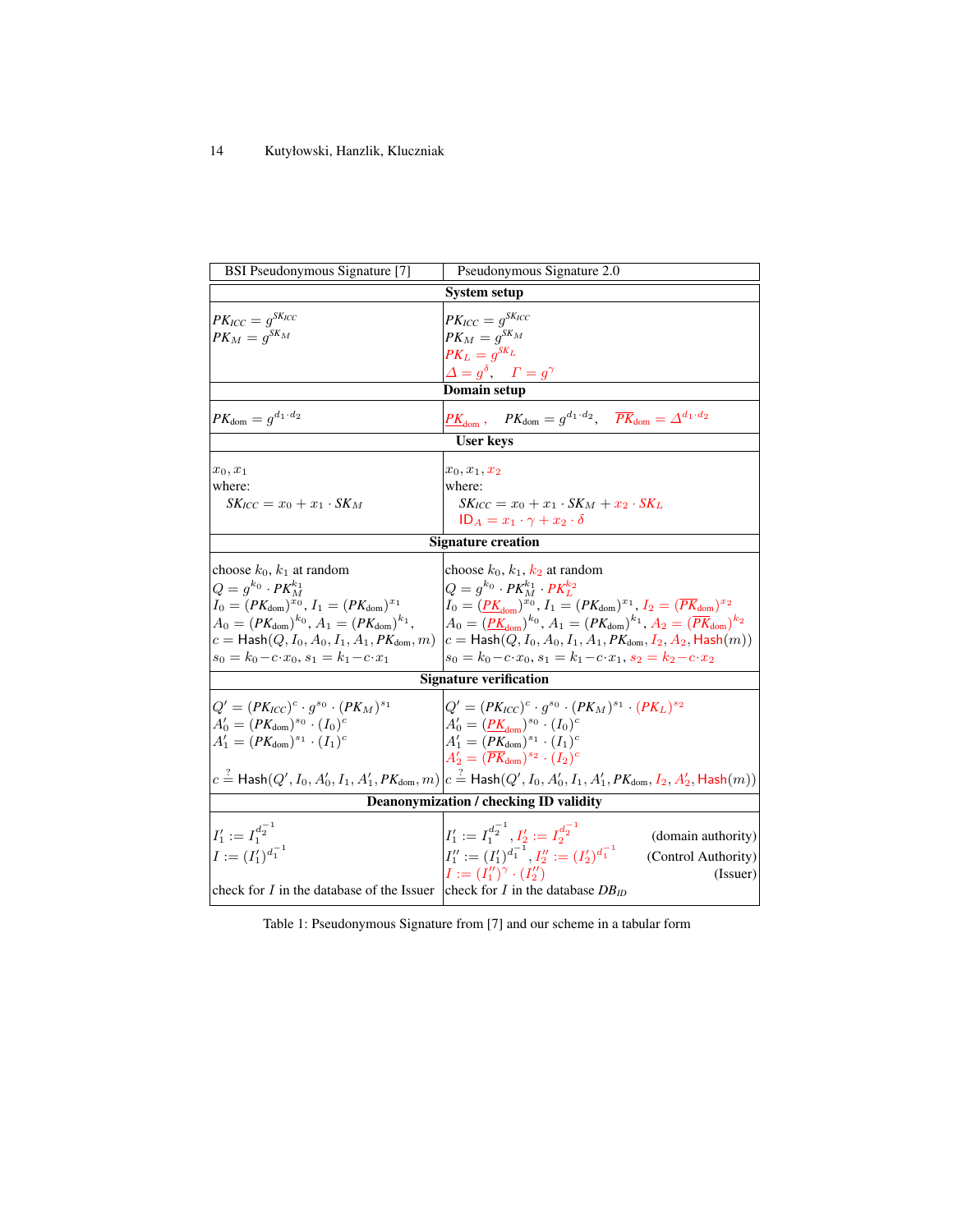| Properties:                     | [7]           | $[12]$          | this paper                                   |
|---------------------------------|---------------|-----------------|----------------------------------------------|
| the Issuer can derive           | yes           | no              | no                                           |
| user's pseudonyms in any domain |               |                 |                                              |
| the Issuer can create           | yes           | no              | no                                           |
| valid signatures of the user    |               |                 |                                              |
| the Issuer can                  | yes           | no              | no                                           |
| enable tracing a user           |               |                 |                                              |
| size of the private key         | 2 exponents   | 2 exponents     | 3 exponents                                  |
| signing device personalization  | no            | yes             | yes                                          |
| registration necessary          | no            | required        | no                                           |
| to enable deanonymization       |               |                 |                                              |
| deanonymization                 | Issuer+       | Issuer+         | Issuer+                                      |
| executed by                     | domain auth.  | domain auth.    | domain auth. $+$                             |
|                                 |               | (if registered) | Control Auth.                                |
| recognizing                     | by comparison | by comparison   | by checking database                         |
| forged ID's                     | with retained | with registered |                                              |
| (after deanonym.)               | keys          | keys            |                                              |
| external hash                   | possible      | possible        | impossible                                   |
| attack                          |               |                 |                                              |
| consequences of                 | creating fake | creating fake   | creating fake                                |
| breaking into eID               | eID's         | eID's           | eID's                                        |
| proof of forgery                | by Issuer's   | by inspecting   | by inspecting $DB$ <sub>ID</sub>             |
|                                 | declaration   |                 | registration records created at issuing time |
|                                 | declaration   |                 | registration records (potential extensions)  |

Table 2: Comparison of properties of Pseudonymous Signature schemes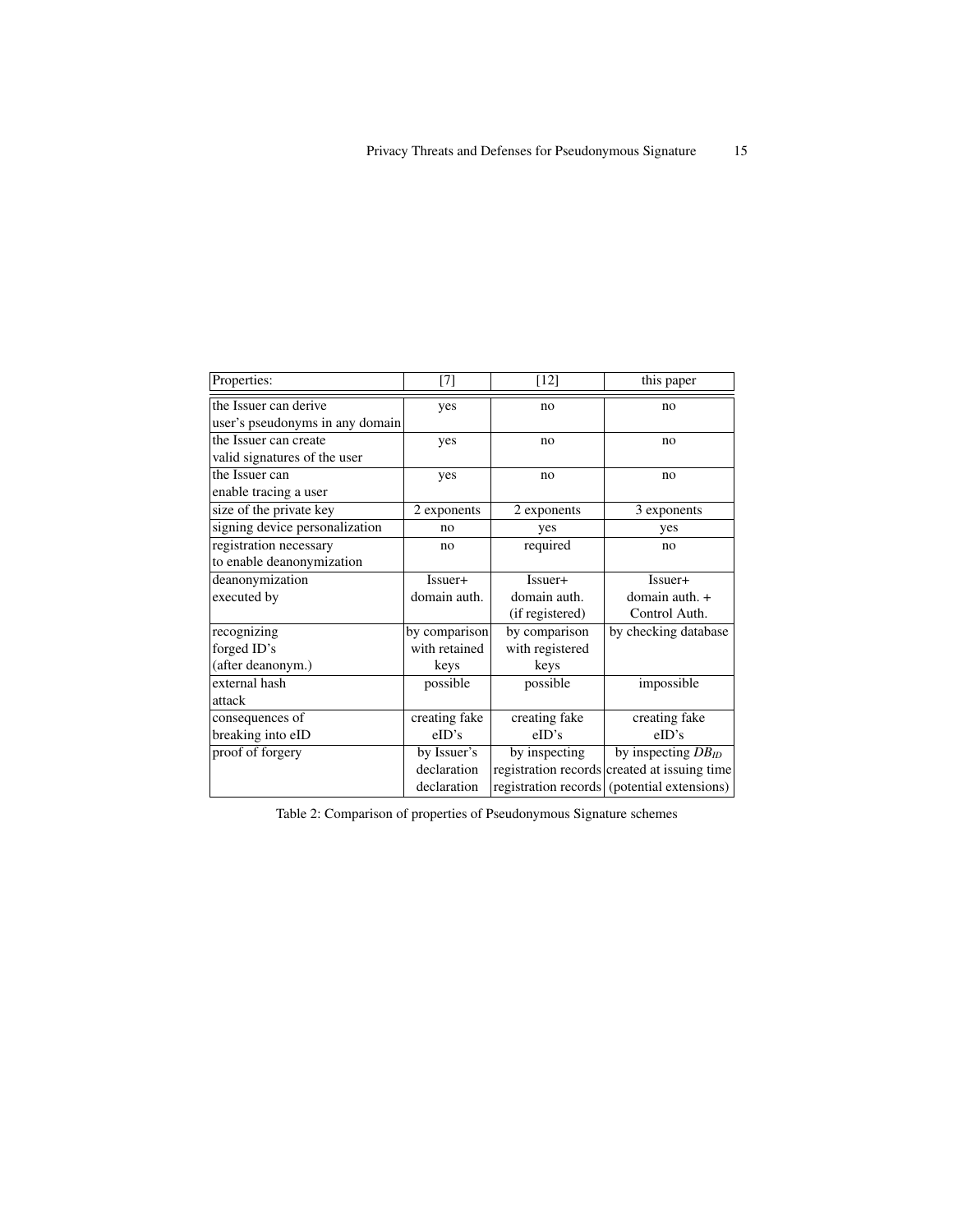16 Kutyłowski, Hanzlik, Kluczniak

## 6 Security

#### 6.1 Seclusiveness

As for the scheme [7] breaking into a small number of signing devices may create problems. Indeed, after breaking into three signing devices the adversary gets three triples  $(x_0, x_1, x_2)$  that satisfy

$$
SK_{ICC} = x_0 + x_1 \cdot SK_M + x_2 \cdot SK_L
$$

Thereby the adversary may derive  $SK_{ICC}$ ,  $SK_{M}$ ,  $SK_{L}$ . The equality

$$
ID_A = x_1 \cdot \gamma + x_2 \cdot \delta
$$

is more problematic, since each new broken device brings one new equality but also a new unknown  $ID_A$  (note that  $ID_A$  is not stored inside the device and not available in *DB<sub>ID</sub>*). Therefore it is infeasible to derive  $\gamma$  and  $\delta$ .

It follows that an adversary may create signing devices that create signatures accepted via the regular verification procedure. However, in order to escape detection of a forgery after executing the deanonymization procedure the adversary would have to use  $x_1, x_2$  such that

$$
g^s = \Delta^{x_1} \cdot \Gamma^{x_2} \tag{4}
$$

for some entry  $g^s$  from the database, where  $s$  is secret. For modelling the attack we have to assume that the adversary knows some number of entries v and keys  $x'_1$  and  $x'_2$ such that  $v = \Delta^{x'_1} \cdot \Gamma^{x'_2}$ .

First assume that an adversary knows  $x_1, x_2$  such that (4) holds and can find different keys  $x'_1, x'_2$ , which point to the same  $g^s$  through running the deanonymization procedure. We shall see that in this case it would be possible to break the discrete logarithm problem. Namely, assume that for an input U we aim to find u such that  $U = g^u$ . First we choose  $r_1$  and  $r_2$  at random and set  $\Delta = g^{r_1}$ ,  $\Gamma = U^{r_2}$ . Then we choose at random  $x_1, x_2$  and create an entry  $(g^s \text{ from (4)})$  equal to  $\Delta^{x_1} \Gamma^{x_2}$ . We feed these data to the adversary and obtain back different keys  $x'_1, x'_2$  such that

$$
\Delta^{x'_1} \Gamma^{x'_2} = \Delta^{x_1} \Gamma^{x_2} .
$$

Then

$$
\Delta^{(x'_1 - x_1)/(x_2 - x'_2)} = \Gamma, \text{ so } g^{r_1 \cdot (x'_1 - x_1)/(x_2 - x'_2)} = U^{r_2}
$$

and the sought discrete logarithm equals  $\frac{r_1 \cdot (x'_1 - x_1)}{(x_2 - x'_2) \cdot r_2}$  modulo the group order.

If an adversary can find  $x'_1, x'_2$  such that  $\Delta^{x_1'}\varGamma^{x_2'}$  equals another entry in the database, then we provide a similar argument. We set such an entry as  $g^{r_0}$ , and provide the system parameters of the form  $\Delta = g^{r_1}$  and  $\Gamma = U^{r_2}$ , where  $r_0, r_1, r_2$  are chosen at random. Then a solution  $x'_1, x'_2$  given by the adversary satisfies

$$
g^{r_0} = g^{r_1 \cdot x'_1} \cdot U^{r_2 \cdot x'_2} .
$$

Consequently, the discrete logarithm of U equals  $\frac{r_0 - r_1 \cdot x'_1}{r_2 \cdot x'_2}$ .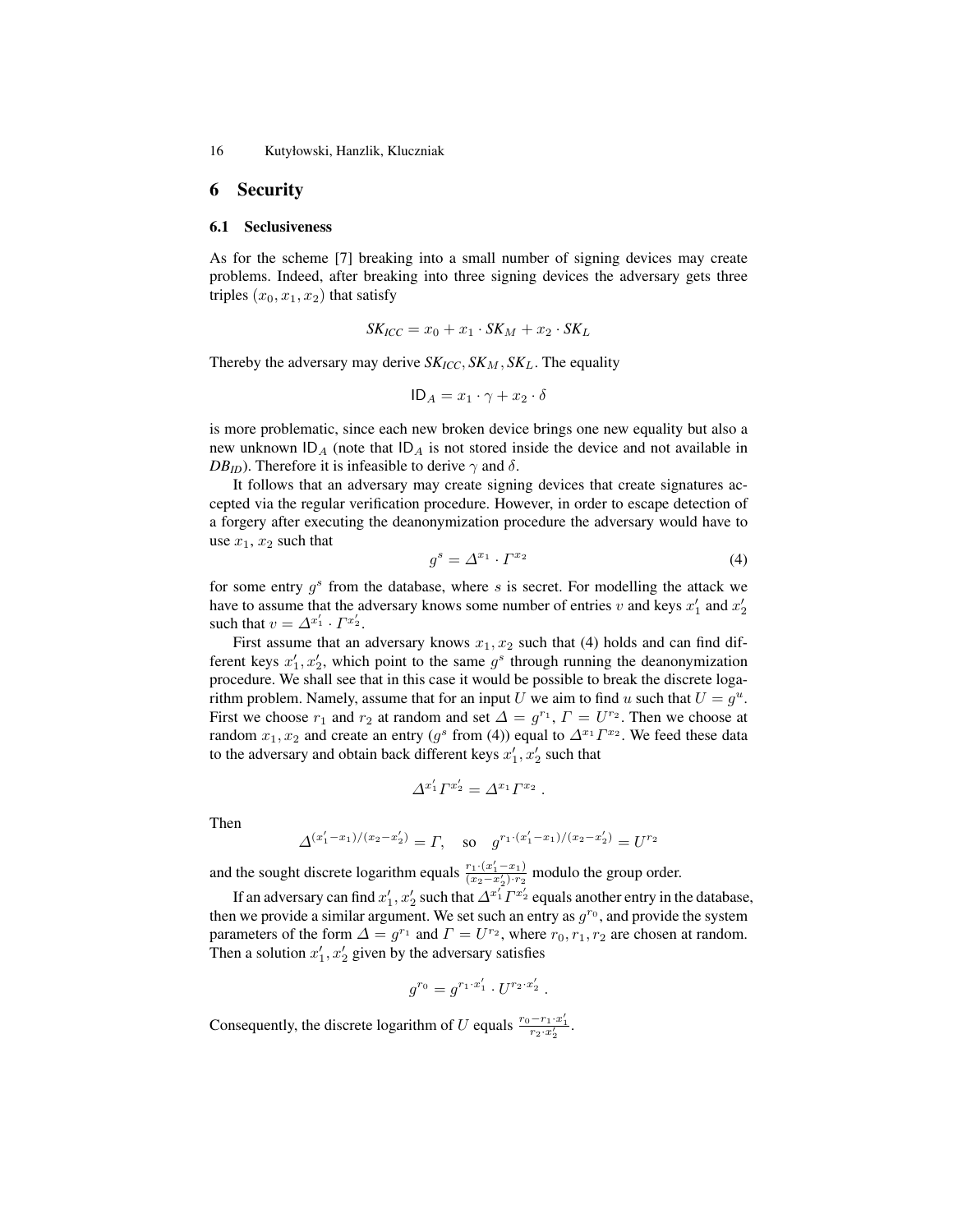#### 6.2 Malicious Issuer

We concern here the problem of effectiveness of personalization of the signing keys. The Issuer knows the pre-keys, so the question is whether he can link the set of keys before personalization with the keys after personalization. The second question is whether the Issuer can impersonate the user once his public keys after personalization are given (in principle, this may not require to learn the identity of the user).

Theorem 2. *If the Issuer can link the private keys before personalization to the public keys after personalization, then the Issuer can solve the DDH problem as well.*

*Proof.* Assume that the Issuer learns  $I_0 = \underline{PK}_{\text{dom}}^{\mathcal{X}_0}$ ,  $I_1 = PK_{\text{dom}}^{\mathcal{X}_1}$ ,  $I_2 = \overline{PK}_{\text{dom}}^{\mathcal{X}_2}$  and has to decide whether they correspond to  $x'_0, x'_1, x'_2, x''_0, x''_1, x''_2$ . It corresponds to the question whether there is  $\alpha$  such that

$$
x_i = \alpha x'_i + (1 - \alpha)x''_i
$$
 for  $i = 0, 1, 2$ .

These equations are equivalent to

$$
(x_i - x'_i) = \alpha (x'_i - x'_i) + (1 - \alpha)(x''_i - x'_i) \quad \text{ for } i = 0, 1, 2.
$$

which in turn reduces to the question whether there is  $\beta$  such that

$$
(x_i - x'_i) = \beta(x''_i - x'_i)
$$
 for  $i = 0, 1, 2$ .

This corresponds to existence of  $\beta$  fulfilling the equalities

$$
I_0 / \underline{P K}_{\text{dom}}^{x'_0} = \underline{P K}_{\text{dom}}^{(x''_0 - x'_0)\beta}, \quad I_1 / P K_{\text{dom}}^{x'_1} = P K_{\text{dom}}^{(x''_1 - x'_1)\beta}, \quad I_2 / \overline{P K}_{\text{dom}}^{x'_2} = \overline{P K}_{\text{dom}}^{(x''_2 - x'_2)\beta} \tag{5}
$$

Let A be an algorithm that enables to check if there is such  $\beta$ . We use it to solve the Problem of Equality of 3 Discrete Logarithms. That is, given an instance  $(A, B, C, D, E, F)$ we have to decide whether there is  $\zeta$  such that  $A^{\zeta} = B$ ,  $C^{\zeta} = D$ , and  $E^{\zeta} = F$ .

Note that the DDH problem is the problem of equality of 2 logarithms: given an instance  $(A, B, C, D)$  we have to decide whether there is  $\zeta$  such that  $A^{\zeta} = B$ ,  $C^{\zeta} = D$ . Obviously, solving DDH implies solving Problem of Equality of 3 Discrete Logarithms. Also solving the later problem implies solving problem of equality of 2 logarithms: given  $(A, B, C, D)$  we choose  $r, r'$  at random and solve the question for  $(\overline{A}, B, C, D, A^r C^{r^{\lambda}}, B^r D^{r^{\lambda}})$  (one can see that if for  $(A, B, C, D)$  the answer is negative, then  $A^r C^{r'}$ ,  $B^r D^{r'}$  is uniformly distributed).

Now we prepare an input for algorithm  $\mathcal{A}$ :

- choose  $x'_i, x''_i$  at random for  $i = 0, 1, 2$ ,

- set 
$$
\underline{PK}_{\text{dom}} = A^{(x''_0 - x'_0)^{-1}}
$$
,  $PK_{\text{dom}} = C^{(x''_1 - x'_1)^{-1}}$ ,  $\overline{PK}_{\text{dom}} = E^{(x''_2 - x'_2)^{-1}}$ 

- set  $I_0 = B \cdot \underline{PK}^{x_0'}_{\text{dom}}, I_1 = D \cdot PK^{x_1'}_{\text{dom}}, I_2 = F \cdot \overline{PK}^{x_2'}_{\text{dom}},$ 

Then for the tuple  $(A, B, C, D, E, F)$  the answer is positive, if and only if there is  $\beta$ , for which (5) holds.  $\Box$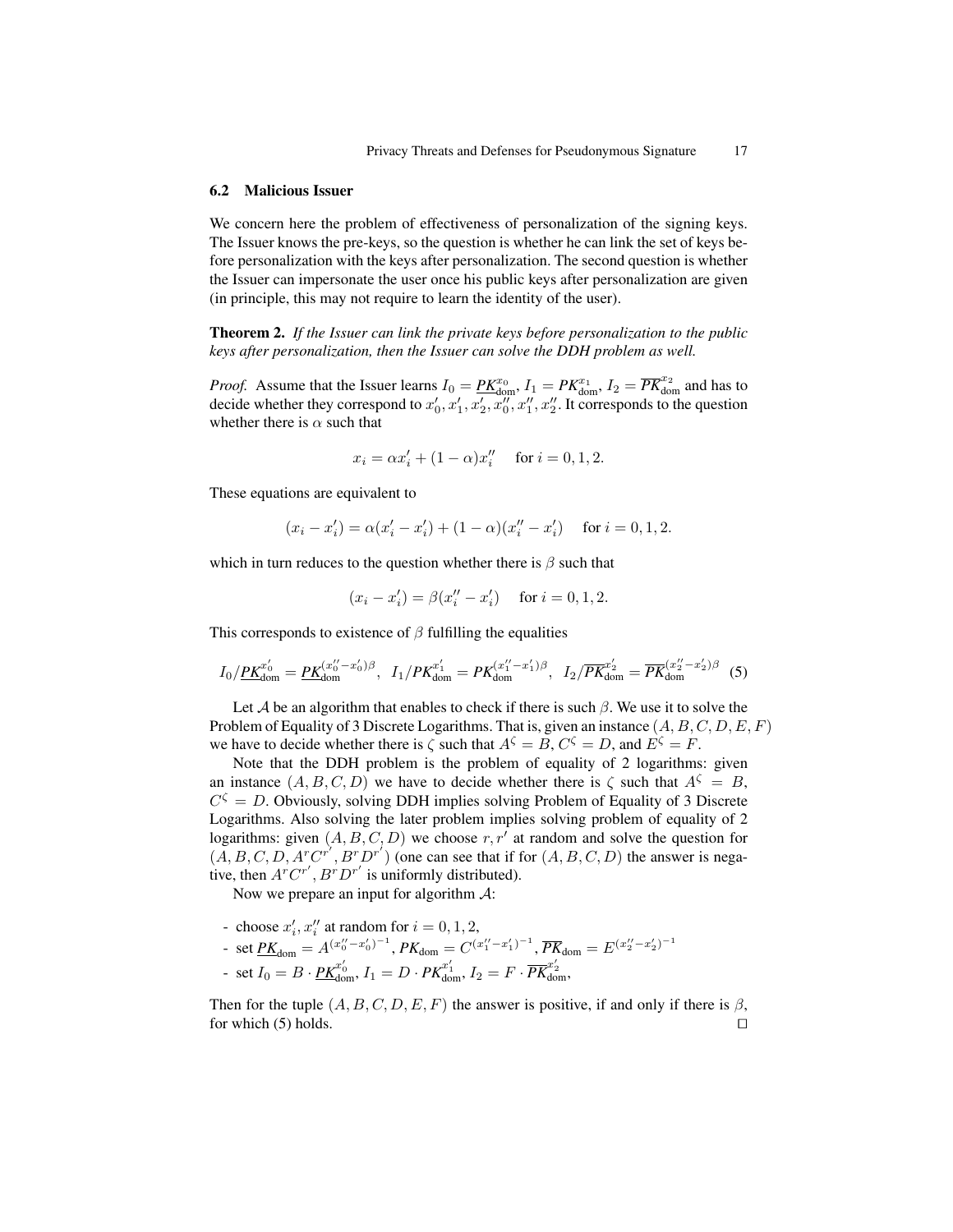*Remark 2.* Theorem 2 can be extended to the version where the Issuer is given signatures of the user over messages of his choice, under the assumption of the Random Oracle Model.

Corollary 1. *If the Issuer can forge signatures of a user, given his pre-keys and the public keys after personalization, then he will be able forge the signatures of users for which he does not know the pre-keys.*

*Proof.* Any difference in forging capabilities would contradict Theorem 2.  $\Box$ 

The above corollary says that creating the pre-keys does not endanger the user. Note that this holds despite that the user cannot personalize his keys to get an arbitrary valid triple of keys satisfying (2). Note that the situation is less obvious than in case of the scheme from [12], where any pair of keys could be derived during the personalization process.

### 6.3 Unlinkability

As pointed out in [6, 10] unlinkability proof from [1] is faulty, so at the moment we are missing even the proof for the standard [7]. The situation in our case is even more complex due to more relationships between the secret key components.

We express unlinkability property in the same way as in [9]: given the pseudonyms and signatures of a user in all domains except for a domain with parameters  $PK_{\text{dom}}$ ,  $PK<sub>dom</sub>, \overline{PK}_{dom}$ , we wish to determine whether given pseudonyms  $I_0, I_1, I_2$  in this domain correspond to the key  $(x_0, x_1, x_2)$ :

$$
I_0 = \underline{PK}_{\text{dom}}^{x_0}, \quad I_1 = PK_{\text{dom}}^{x_1}, \quad I_2 = \overline{PK}_{\text{dom}}^{x_2}
$$

or have been created as

$$
I_0 = \underline{PK}_{\text{dom}}^{x'_0}, \quad I_1 = PK_{\text{dom}}^{x'_1}, \quad I_2 = \overline{PK}_{\text{dom}}^{x'_2}
$$

where  $(x'_0, x'_1, x'_2)$  have been chosen at random from the set of valid keys. "Unlinkability" means that it is infeasible to distinguish between these two cases given that the challenger chooses the option to present with probability  $\frac{1}{2}$  and that the discrete logarithms of  $\underline{PK}_{\text{dom}}$ ,  $PK_{\text{dom}}$ ,  $\overline{PK}_{\text{dom}}$  are not known. However, following the construction we know that two discrete logarithms are equal:  $PK_{\text{dom}} = g^d$ ,  $\overline{PK}_{\text{dom}} = \Delta^d$  for some (unknown)  $d$ .

Our strategy is to show that the case of unlinkability for the scheme [1] (called below the *basic scheme*) would be solved if unlinkability would be violated for our scheme. For this purpose we build a reduction where a case from the basic scheme is converted to a case for an adversary breaking unlinkability of our scheme. So we deal with a case when a user holds private keys  $x_0$  and  $x_1$ . The corresponding pseudonyms are generated with these keys.

For our scheme we need three keys as well as new system keys  $SK_L$  and  $\delta$ ,  $\gamma$ . First we take  $\omega$  at random and set:

$$
PK_L = PK_M^{\omega}, \text{ that is, } SK_L = SK_M \cdot \omega
$$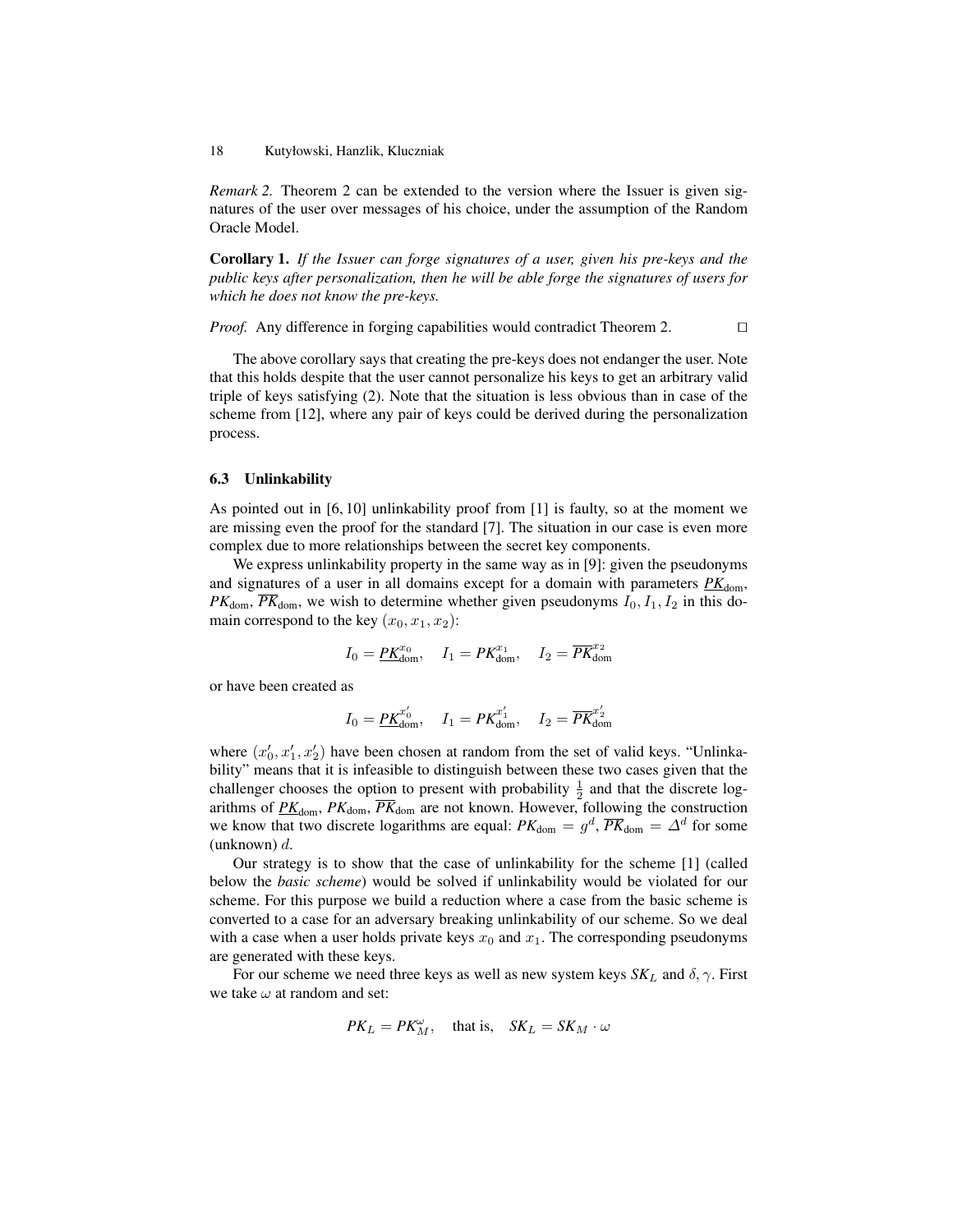The key  $\delta$ ,  $\gamma$  are chosen at random.

The next step is to convert the  $x_0$  and  $x_1$  from the basic scheme to keys  $x'_0, x'_1, x'_2$ . We put  $x'_0 = x_0, x'_1$  is chosen at random, while  $x'_2$  is chosen so that

$$
x_1 = x_1' + x_2' \cdot \omega \; .
$$

Of course, we cannot compute these keys explicitly. However note that

$$
SK_{ICC} = x_0 + SK_M \cdot x_1 = x'_0 + SK_M \cdot (x'_1 + x'_2 \cdot \omega) = x'_0 + SK_M \cdot x'_1 + SK_L \cdot x'_2
$$

and so the new keys fulfill the property required by our scheme.

Having the new keys one has to show how to create pseudonyms in our new case when having the pseudonyms in the corresponding domains of the basic scheme. First, as  $PK_{\text{dom}}$  is a result of a pseudorandom process, we can program the oracle to get  $P_{\text{Hom}} = (PK_{\text{dom}})^r$ , where r is chosen independently at random for each domain. Then the pseudonym corresponding to  $\underline{PK}_{\text{dom}}$  equals  $I_0' = (I_0)^r$ . In the next step we set  $PK_{\text{dom}}' = PK_{\text{dom}}$ . Then the new pseudonym  $I'_1$  is simply  $(PK_{\text{dom}})^{x'_1}$  (recall that we know  $x'_1$ ). The third domain parameter is  $\overline{PK}'_{\text{dom}} = (PK'_{\text{dom}})^{\delta}$ . So we have to derive the pseudonym  $I_2' = (\overline{PK}_{\text{dom}}')^{x_2'}$  – while of course we do not know  $x_2'$ . Note that

$$
(x_1 - x_1')/\omega = x_2' .
$$

Therefore it suffices to compute

$$
(PK_{\text{dom}})^\delta)^{(x_1-x_1')/\omega}, \quad \text{or equivalently} \quad ((PK_{\text{dom}})^{x_1})/(PK_{\text{dom}})^{x_1'})^{\delta/\omega} .
$$

As  $(PK_{\text{dom}})^{x_1}$  is known (as the pseudonym in the basic scheme), we can compute the right-hand side expression.

The next problem is to convert the signatures created in the basic scheme into signatures created in our scheme. Let  $(c, s_0, s_1)$  be such a signature. Then in particular  $s_1 = k_1 - c \cdot x_1$ . As we shall program the hash oracle, let us note that finally we shall get the a signature of the form  $(c, s_0, s'_1, s'_2)$ . First we choose  $k'_1$  at random and set  $s'_1 = k'_1 - c \cdot x'_1$ . For the component  $s'_2$  note that

$$
s_1 = k_1 - c \cdot (x'_1 + x'_2 \cdot \omega)
$$

As  $s'_1 = k'_1 - c \cdot x'_1$ , we can rewrite the last equation:

$$
s_1 - s_1' = k_1 - k_1' + c \cdot x_1' - c \cdot (x_1' + x_2' \cdot \omega) = (k_1 - k_1') + c \cdot x_2' \cdot \omega
$$

So finally

$$
(s_1 - s'_1)/\omega = (k_1 - k'_1)/\omega + c \cdot x'_2
$$

and we set  $s_2' = (s_1 - s_1')/\omega$ . For the hash oracle we set

$$
c={\sf{Hash}}(Q',I_0',A_0',I_1',A_1',PK_{\rm dom},I_2',A_2',m)
$$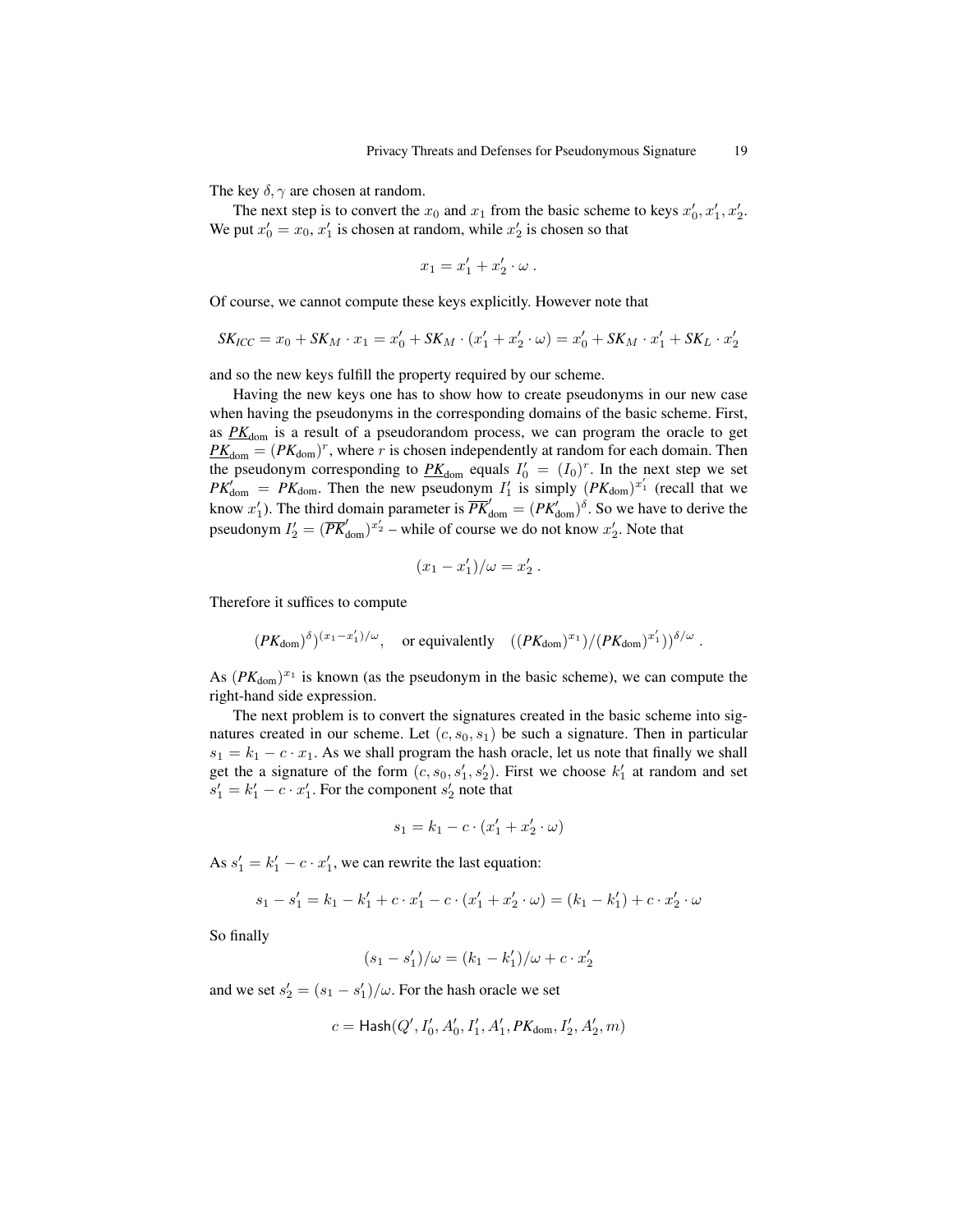where

$$
Q' = (PK_{ICC})^c \cdot g^{s_0} \cdot (PK_M)^{s'_1} \cdot (PK_L)^{s'_2}
$$
  
\n
$$
A'_0 = A_0
$$
  
\n
$$
A'_1 = (PK_{\text{dom}})^{k'_1}
$$
  
\n
$$
A'_2 = (\overline{PK}_{\text{dom}})^{s'_2} \cdot (I'_2)^c
$$

(Note that we could completely replace the computation of  $A'_0$ ,  $A'_1$ ,  $A'_2$  by the one used by verification. This is possible as we program the hash oracle).

It is easy to see that the transformation of pseudonyms results in pseudonyms corresponding to  $x'_0, x'_1, x'_2$  if in the basic scheme we had the pseudonyms corresponding to  $x_0, x_1$ . If this is not the case, and, say, the pseudonyms correspond to some different  $y_0, y_1$ . However, in this case  $y_0 \neq x_0$ , as all valid keys have to satisfy the same linear equation. Consequently,  $I'_0 = I_0^r = g^{y_0 r} \neq g^{x_0 r}$ . One can see also that  $I'_2$  would also be different, then derived from  $x_1$ .

*Remark 3.* The same technique as above can be used to reduce the question of unlinkability for the scheme [1] to an artificial scheme, where a user holds only one secret key and the signature scheme reduces to Schnorr signatures where the base element is  $PK<sub>dom</sub>$ . (Of course, such a scheme is useless as it is impossible to show seclusiveness property.) On the other hand, for the artificial scheme unlinkability property can be reduced to the DDH problem, as long as we can program the hash oracle. Consequently we may claim that the proposed schemes, including the standard [7], indeed satisfies unlinkability property.

#### 6.4 Unforgeability

The argument for unforgeability of the scheme follows the same steps as for [1] and is based on the Forking Lemma.

# 7 Seclusiveness and revocation with certificates-of-health

From the practical point of view, the main problem related to domain specific signatures might be checking the status of the signature keys. Indeed, if the signature scheme has to be used to any serious application, then we have to take into account that the signing devices are sometime lost or stolen, the keys might be compromised, etc. This fundamental problem has not been addressed so far in the literature. In particular, the schemes based on pairing friendly groups solve the seclusiveness problem but provide no answer how to revoke the signing keys.

For traditional signature schemes the problem might be solved by PKI mechanisms. Each user gets a certificate for their public key issued by a Certification Authority. Moreover, there are either blacklists or whitelists that are kept up to date regarding revocation cases. For domain specific pseudonyms and signatures this approach is doomed to fail completely. First, while the number of potential domains is potentially unlimited, the number of the domains where a user will eventually be active is small. As it is not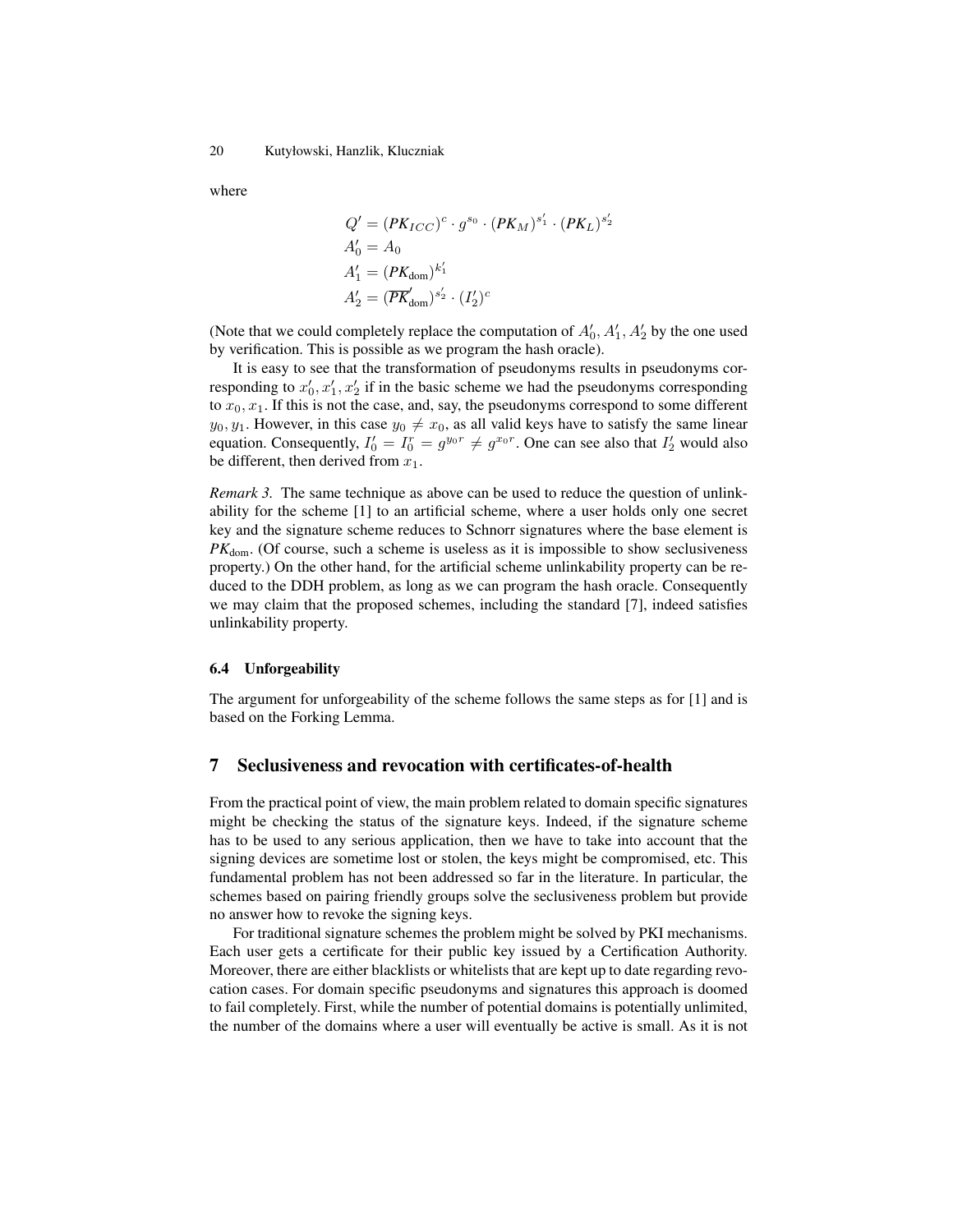known in which domains a user might be active, the white or blacklist should be updated for each single domain when a status change occurs. The fundamental problem is that even if we learn that a pseudonym  $I$  in domain  $D$  has to be included in the whiteor blacklist, we cannot say which pseudonym in a domain  $D'$ , for  $D' \neq D$ , should be revoked as well. So, alone computing all pseudonyms corresponding to a compromised key is a practical challenge and must require additional secret keys, presumably held by the Issuer. So potentially for each change of the status of a key the Issuer would be forced to create as many updates to the lists as the number of existing domains. This is hard to imagine to work in practice, especially in case of trans-border services.

A domain signature scheme by Słowik and Wszoła enable to issue a single certificate per user (see [3]). Such a certificate can be randomized and recomputed by the user to create a domain specific certificate authenticating the pseudonym of the user in a given domain. The derived certificates are unlinkable between themselves and in particular do not link to the "base" certificate. This solutions looks very attractive, however leaves revocation problem unsolved.

In this situation we believe that using *certificates-of health* might be the best solution. This can be supported by the following arguments:

- in most cases the signatures and pseudonyms will be used online, we may assume that at least the user will periodically go online and at his moment be able to fetch new certificates,
- in some application cases the risk is relatively low and we do not need to check the status of the signing key, so the number of certificates is not as high as the number of domains, where the user is active.

However, perhaps the most important argument is that (as a side effect) the certificatesof-health solve also the seclusiveness problem: no fake user can get a certificate-ofhealth.

Below we present a draft of the proposed solution. The construction is quite generic and we talk about a single private key x instead of two components  $x_1, x_2$  that are used in case of Pseudonymous Signature. In the later case we can fetch and use a certificate for one component of the key or extend the procedures in a straightforward way.

### FETCHING A CERTIFICATE

Assume that Alice is a system participant and holds a device A implementing her a private key x. Assume that the Issuer holds the public key  $g^x$  of Alice. The following steps are executed to get a certificate-of-health:

- 1. A chooses k at random and computes  $h = g^{x \cdot k}$ ,
- 2. a secure connection between A and the Issuer is established, A authenticates itself against the Issuer with the key  $x$ , for instance by executing a chip authentication protocol based on Pseudonymous Signature and where  $q$  is the domain public key,
- 3. the Issuer checks the status of the public key  $g^x$  and rejects the request, if it is on a black list,
- 4. A requests a blind signature over h and the current time  $t$ ,
- 5. th Issuer checks that  $A$  knows the discrete logarithm of  $h$ ; for instance, the Issuer decides at random whether to proceed with signing blindly  $h$ , otherwise the Issuer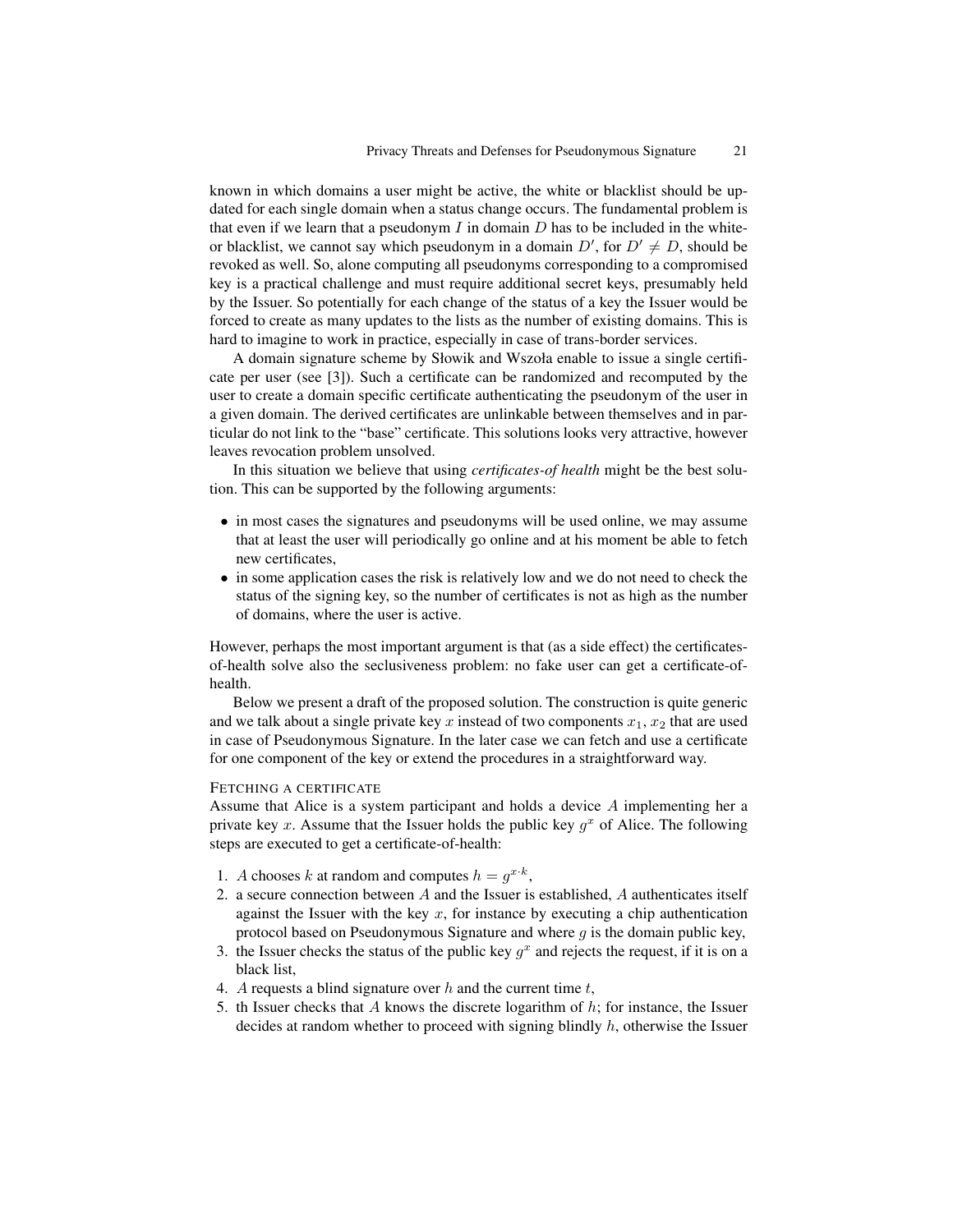#### 22 Kutyłowski, Hanzlik, Kluczniak

asks A to open the commitment for h and disclose k such that  $h = (g^x)^k$ , after the test the procedure is restarted with a new  $h$ ,

6. A recovers a signature s of h, t created blindly by the Issuer,  $(h, t, s)$  is the certificateof health.

In case of any irregularity during opening the commitment for  $h$  the device  $A$  is permanently blacklisted as a malicious one and consequently excluded from the system.

AUTHENTICATING A PSEUDONYM

Assume that Alice aims to confirm validity of her pseudonym  $I = D<sup>x</sup>$  for a domain with domain public key  $D$ . The following steps are executed:

- 1. A sends to the domain the following data: the certificate  $(h, t, s)$ , the pseudonym I, and the element  $I' = I^k$ ,
- 2. A proves that it knows  $\log_D I$ ,  $\log_I I'$ , and that  $\log_g h = \log_D I'$ .
- 3. The domain accepts pseudonym  $I$  if the proof is valid and the time  $t$  is fresh enough to be accepted according to the security policy of the domain.

If the second step succeeds, then one can conclude that A knows  $\log_a h$ . On the other hand, the certificate-of-health has been given to a device that has presented a valid ID and has known  $\log_q h$ , where the logarithm has been generated at random. So one can assume that that the device presenting the certificate and the pseudonym  $I$  is the same person that has obtained the certificate-of health

For the proof of knowledge of discrete logarithms any standard protocol can be applied.

### References

- 1. Bender, J., Dagdelen, Ö., Fischlin, M., Kügler, D.: Domain-specific pseudonymous signatures for the German identity card. In Gollmann, D., Freiling, F.C., eds.: Information Security, ISC 2012,. Volume 7483 of LNCS., Springer (2012) 104–119
- 2. Bender, J., Dagdelen, Ö., Fischlin, M., Kügler, D.: Domain-specific pseudonymous signatures for the German identity card. IACR Cryptology ePrint Archive 2012 (2012) 558
- 3. Błaskiewicz, P., Hanzlik, L., Kluczniak, K., Krzywiecki, Ł., Kutyłowski, M., Słowik, M., ´ Wszoła, M.: Pseudonymous signature schemes. In Li, K.C., Chen, X., Susilo, W., eds.: Advances in Cyber Security: Principles, Techniques, and Applications. Springer Nature, Singapore (2018)
- 4. Bringer, J., Chabanne, H., Lescuyer, R., Patey, A.: Efficient and strongly secure dynamic domain-specific pseudonymous signatures for ID documents. IACR Cryptology ePrint Archive 2014 (2014) 67
- 5. Bringer, J., Chabanne, H., Lescuyer, R., Patey, A.: Efficient and strongly secure dynamic domain-specific pseudonymous signatures for ID documents. In Christin, N., Safavi-Naini, R., eds.: Financial Cryptography and Data Security - 18th International Conference, FC 2014, Christ Church, Barbados, March 3-7, 2014, Revised Selected Papers. Volume 8437 of Lecture Notes in Computer Science., Springer (2014) 255–272
- 6. Bringer, J., Chabanne, H., Lescuyer, R., Patey, A.: Efficient and strongly secure dynamic domain-specific pseudonymous signatures for ID documents. In Christin, N., Safavi-Naini, R., eds.: Financial Cryptography and Data Security. Volume 8437 of LNCS. Springer Berlin Heidelberg (2014) 255–272